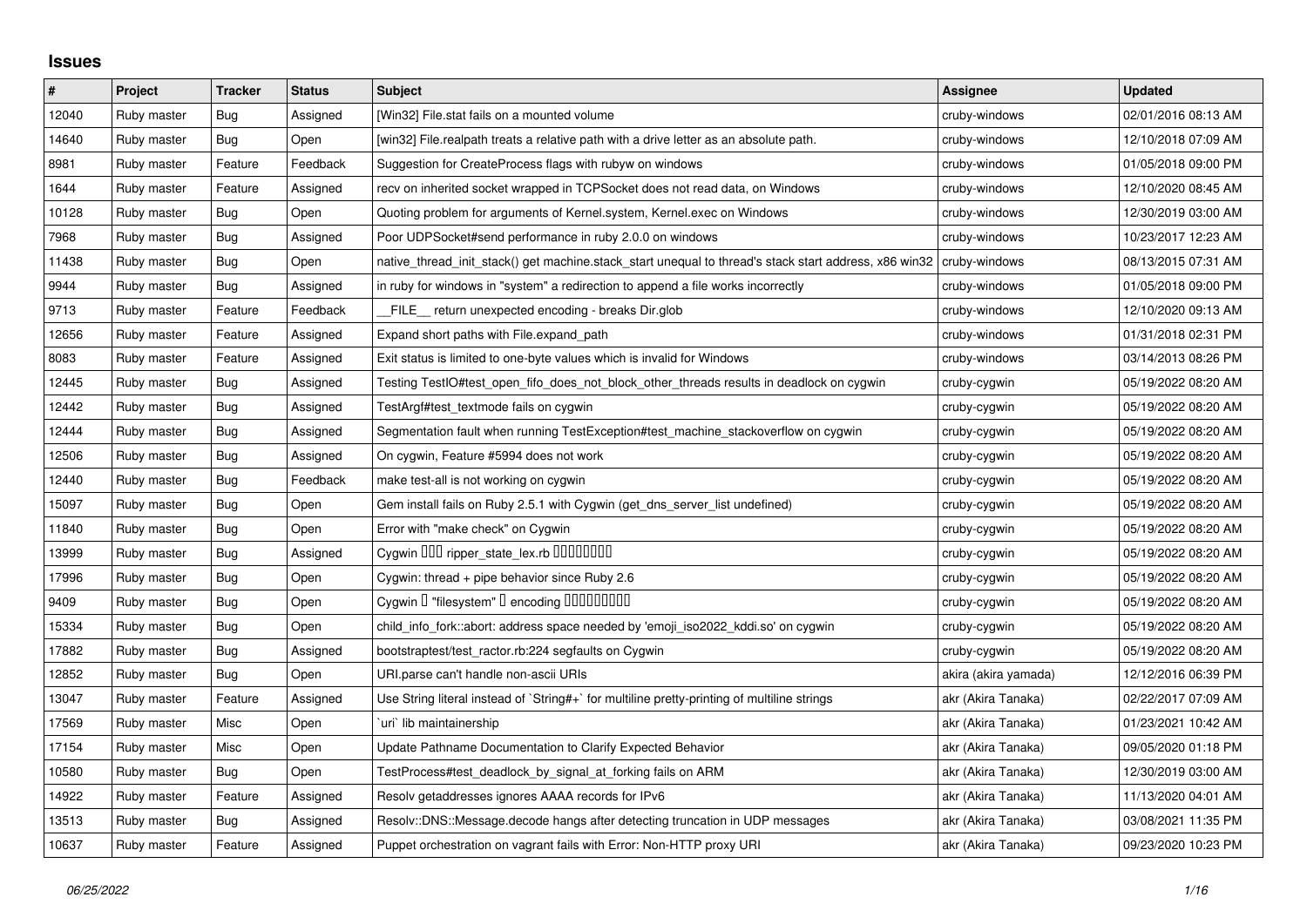| $\vert$ # | Project     | <b>Tracker</b> | <b>Status</b> | <b>Subject</b>                                                                     | Assignee                            | <b>Updated</b>      |
|-----------|-------------|----------------|---------------|------------------------------------------------------------------------------------|-------------------------------------|---------------------|
| 7412      | Ruby master | Feature        | Assigned      | Pathname#relative_path_from does not support mixed directory separators on windows | akr (Akira Tanaka)                  | 01/05/2018 09:00 PM |
| 10381     | Ruby master | Feature        | Feedback      | Pathname#mkdir_p, Pathname#makedirs IIIII                                          | akr (Akira Tanaka)                  | 10/15/2014 04:27 AM |
| 2149      | Ruby master | Feature        | Feedback      | Pathname#include?                                                                  | akr (Akira Tanaka)                  | 03/15/2018 08:19 AM |
| 11139     | Ruby master | Feature        | Feedback      | [PATCH] socket: support accept `sock_nonblock: (true false)'                       | akr (Akira Tanaka)                  | 07/02/2015 01:30 AM |
| 10459     | Ruby master | Feature        | Assigned      | [PATCH] rfc3339 method for Time                                                    | akr (Akira Tanaka)                  | 05/21/2015 08:14 AM |
| 13385     | Ruby master | Feature        | Open          | [PATCH] Make Resolv::DNS::Name validation similar to host and dig commands         | akr (Akira Tanaka)                  | 06/16/2017 08:04 AM |
| 11322     | Ruby master | Feature        | Assigned      | OpenUri: RuntimeError: HTTP redirection loop                                       | akr (Akira Tanaka)                  | 11/13/2020 03:52 AM |
| 17173     | Ruby master | Feature        | Open          | open-uri I ciphers IIIIIII                                                         | akr (Akira Tanaka)                  | 09/25/2020 09:17 AM |
| 18651     | Ruby master | <b>Bug</b>     | Open          | oob access in CP51932 -> CP50220 transcoder                                        | akr (Akira Tanaka)                  | 03/23/2022 01:17 PM |
| 10129     | Ruby master | Feature        | Assigned      | More descriptive error message for failed net/http requests                        | akr (Akira Tanaka)                  | 01/05/2018 09:01 PM |
| 17473     | Ruby master | Feature        | Open          | Make Pathname to embedded class of Ruby                                            | akr (Akira Tanaka)                  | 01/07/2022 09:25 AM |
| 8445      | Ruby master | <b>Bug</b>     | Assigned      | IO.open and IO#set_enconding does not support :fallback option                     | akr (Akira Tanaka)                  | 06/14/2022 06:02 AM |
| 16985     | Ruby master | Feature        | Open          | Improve `pp` for `Hash` and `String`                                               | akr (Akira Tanaka)                  | 06/26/2020 09:51 AM |
| 12497     | Ruby master | Feature        | Assigned      | GMP version of divmod may be slower                                                | akr (Akira Tanaka)                  | 08/10/2016 03:11 AM |
| 18450     | Ruby master | Feature        | Assigned      | Force break in prettyprint                                                         | akr (Akira Tanaka)                  | 12/29/2021 02:02 PM |
| 17296     | Ruby master | Feature        | Assigned      | Feature: Pathname#chmod use FileUtils.chmod instead of File                        | akr (Akira Tanaka)                  | 08/30/2021 06:51 AM |
| 17297     | Ruby master | Feature        | Assigned      | Feature: Introduce Pathname.mktmpdir                                               | akr (Akira Tanaka)                  | 08/30/2021 06:51 AM |
| 17295     | Ruby master | Feature        | Assigned      | Feature: Create a directory and file with Pathname#touch                           | akr (Akira Tanaka)                  | 09/28/2021 01:20 AM |
| 17294     | Ruby master | Feature        | Assigned      | Feature: Allow method chaining with Pathname#mkpath Pathname#rmtree                | akr (Akira Tanaka)                  | 08/30/2021 06:52 AM |
| 3608      | Ruby master | Feature        | Assigned      | Enhancing Pathname#each_child to be lazy                                           | akr (Akira Tanaka)                  | 12/25/2017 06:14 PM |
| 18654     | Ruby master | Feature        | Open          | Enhancements to prettyprint                                                        | akr (Akira Tanaka)                  | 05/12/2022 01:44 PM |
| 11312     | Ruby master | Feature        | Open          | Add Resolv::DNS::Resource::IN::SPF                                                 | akr (Akira Tanaka)                  | 07/01/2015 03:26 AM |
| 7362      | Ruby master | Feature        | Assigned      | Adding Pathname#start_with?                                                        | akr (Akira Tanaka)                  | 12/25/2017 06:15 PM |
| 16937     | Ruby master | Feature        | Assigned      | Add DNS over HTTP to Resolv                                                        | akr (Akira Tanaka)                  | 12/10/2020 09:15 AM |
| 14066     | Ruby master | Feature        | Assigned      | Add CAA DNS RR on Resolv                                                           | akr (Akira Tanaka)                  | 11/10/2017 06:50 AM |
| 15371     | Ruby master | Feature        | Assigned      | IRB with ARGV                                                                      | aycabta (aycabta.)                  | 02/14/2020 11:35 AM |
| 18459     | Ruby master | Feature        | Assigned      | IRB autocomplete dropdown colour options                                           | aycabta (aycabta .)                 | 01/05/2022 02:15 AM |
| 13604     | Ruby master | Feature        | Assigned      | Exposing alternative interface of readline                                         | aycabta (aycabta.)                  | 01/20/2020 05:34 AM |
| 14917     | Ruby master | Misc           | Assigned      | Add RDoc documents to tar ball                                                     | aycabta (aycabta.)                  | 07/21/2018 09:29 AM |
| 9507      | Ruby master | Bug            | Open          | Ruby 2.1.0 is broken on ARMv5: tried to create Proc object without a block         | charliesome (Charlie<br>Somerville) | 01/05/2018 09:00 PM |
| 10065     | Ruby master | Feature        | Feedback      | Make `gem env` command output valid YAML                                           | drbrain (Eric Hodel)                | 07/20/2014 10:54 PM |
| 18639     | Ruby master | Feature        | Open          | Update Unicode data to Unicode Version 15.0.0                                      | duerst (Martin Dürst)               | 03/22/2022 07:38 PM |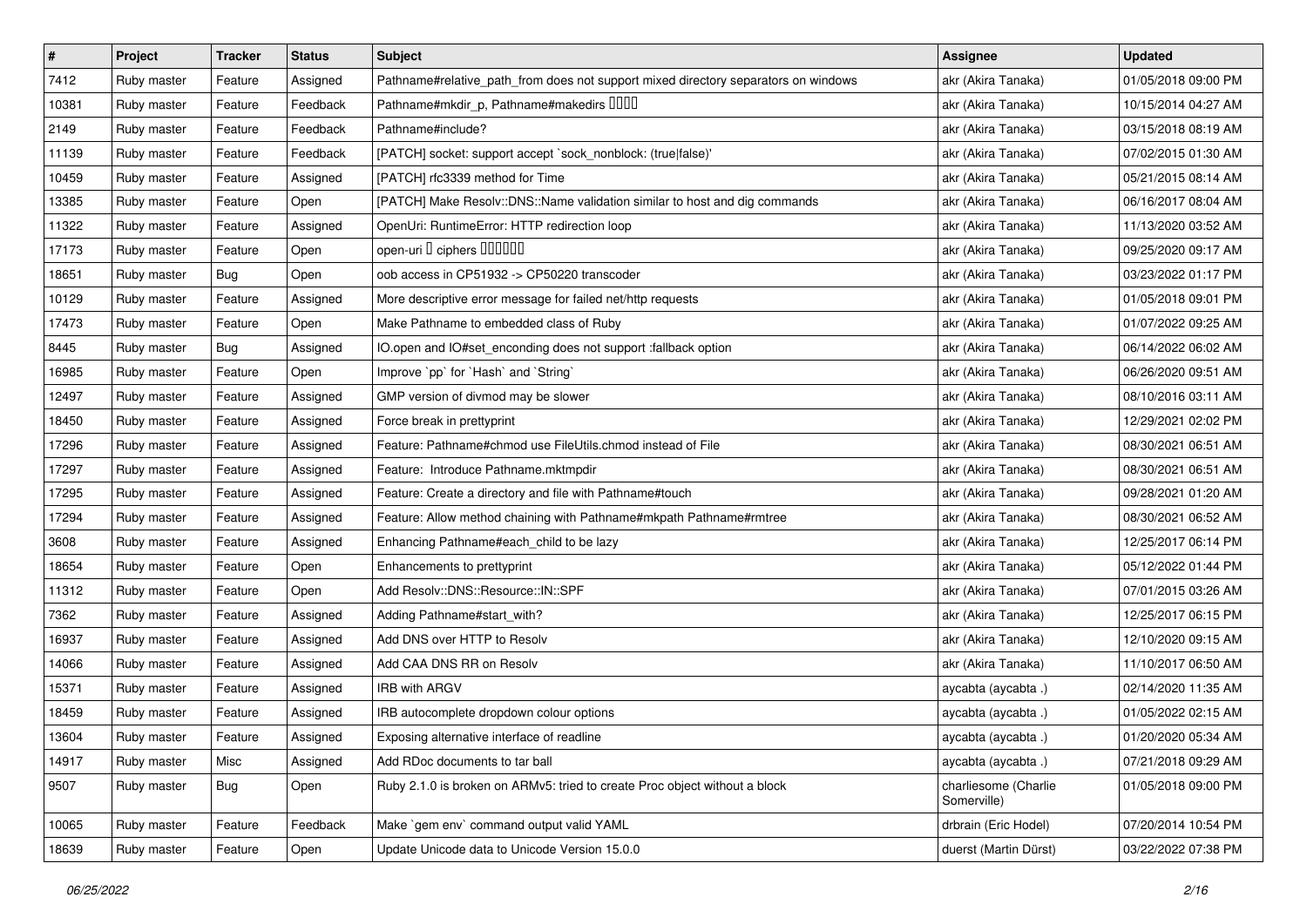| $\vert$ # | Project     | <b>Tracker</b> | <b>Status</b> | <b>Subject</b>                                                                                                                                                      | <b>Assignee</b>                   | <b>Updated</b>      |
|-----------|-------------|----------------|---------------|---------------------------------------------------------------------------------------------------------------------------------------------------------------------|-----------------------------------|---------------------|
| 6351      | Ruby master | <b>Bug</b>     | Assigned      | transcode table generator does not support multi characters of Unicode                                                                                              | duerst (Martin Dürst)             | 12/25/2017 06:15 PM |
| 7742      | Ruby master | Bug            | Open          | System encoding (Windows-1258) is not recognized by Ruby to convert back to UTF-8                                                                                   | duerst (Martin Dürst)             | 12/25/2017 06:15 PM |
| 18337     | Ruby master | <b>Bug</b>     | Assigned      | Ruby allows zero-width characters in identifiers                                                                                                                    | duerst (Martin Dürst)             | 11/24/2021 09:13 AM |
| 13671     | Ruby master | <b>Bug</b>     | Assigned      | Regexp with lookbehind and case-insensitivity raises RegexpError only on strings with certain<br>characters                                                         | duerst (Martin Dürst)             | 11/30/2021 04:42 AM |
| 18601     | Ruby master | Bug            | Open          | Invalid byte sequences in Big5 encodings                                                                                                                            | duerst (Martin Dürst)             | 02/23/2022 07:59 AM |
| 16842     | Ruby master | <b>Bug</b>     | Assigned      | inspect` prints the UTF-8 character U+0085 (NEXT LINE) verbatim even though it is not printable                                                                     | duerst (Martin Dürst)             | 02/26/2021 05:43 AM |
| 17400     | Ruby master | <b>Bug</b>     | Open          | Incorrect character downcase for Greek Sigma                                                                                                                        | duerst (Martin Dürst)             | 12/17/2020 06:56 AM |
| 16476     | Ruby master | Feature        | Open          | Socket getaddrinfo cannot be interrupted by Timeout timeout                                                                                                         | Glass saga (Masaki<br>Matsushita) | 06/16/2022 01:08 AM |
| 15628     | Ruby master | Feature        | Assigned      | init_inetsock_internal should fallback to IPv4 if IPv6 is unreachable                                                                                               | Glass_saga (Masaki<br>Matsushita) | 09/25/2020 05:42 AM |
| 7148      | Ruby master | Feature        | Assigned      | Improved Tempfile w/o DelegateClass                                                                                                                                 | Glass saga (Masaki<br>Matsushita) | 03/27/2019 09:51 AM |
| 17525     | Ruby master | Feature        | Open          | Implement Happy Eyeballs Version 2 (RFC8305) in Socket.tcp                                                                                                          | Glass_saga (Masaki<br>Matsushita) | 06/16/2022 01:08 AM |
| 2631      | Ruby master | Feature        | Assigned      | Allow IO#reopen to take a block                                                                                                                                     | Glass_saga (Masaki<br>Matsushita) | 05/24/2018 01:22 PM |
| 13696     | Ruby master | Feature        | Open          | Add exchange and noreplace options to File.rename                                                                                                                   | Glass saga (Masaki<br>Matsushita) | 12/01/2017 04:34 PM |
| 15408     | Ruby master | Feature        | Open          | Deprecate object_id and _id2ref                                                                                                                                     | headius (Charles Nutter)          | 03/19/2019 04:02 PM |
| 15550     | Ruby master | <b>Bug</b>     | Assigned      | Windows - gem bin files - can't run from bash shell                                                                                                                 | hsbt (Hiroshi SHIBATA)            | 03/20/2019 01:05 AM |
| 14679     | Ruby master | Bug            | Assigned      | StdLib gems should properly specify their dependencies                                                                                                              | hsbt (Hiroshi SHIBATA)            | 04/11/2018 01:14 PM |
| 14737     | Ruby master | Feature        | Assigned      | Split default gems into separate directory structure                                                                                                                | hsbt (Hiroshi SHIBATA)            | 09/02/2020 06:00 PM |
| 12639     | Ruby master | Feature        | Assigned      | Speed up require in RubyGems by 5x                                                                                                                                  | hsbt (Hiroshi SHIBATA)            | 07/26/2018 02:12 AM |
| 18068     | Ruby master | Misc           | Open          | Silence LoadError only if it is for rubygems itself                                                                                                                 | hsbt (Hiroshi SHIBATA)            | 08/08/2021 02:21 PM |
| 18355     | Ruby master | <b>Bug</b>     | Assigned      | require("pathname") within rack application chnages behaviors of Pathname methods, such as<br>absolute?(), when there are two versions of 'pathname' gem installed. | hsbt (Hiroshi SHIBATA)            | 11/30/2021 08:01 AM |
| 16963     | Ruby master | Feature        | Assigned      | Remove English.rb from Ruby 2.8/3.0                                                                                                                                 | hsbt (Hiroshi SHIBATA)            | 06/19/2020 09:48 AM |
| 18571     | Ruby master | Feature        | Assigned      | Removed the bundled sources from release package after Ruby 3.2                                                                                                     | hsbt (Hiroshi SHIBATA)            | 03/28/2022 06:23 AM |
| 18666     | Ruby master | Bug            | Open          | No rule to make target 'yaml/yaml.h', needed by 'api.o'                                                                                                             | hsbt (Hiroshi SHIBATA)            | 03/29/2022 11:17 AM |
| 9366      | Ruby master | Bug            | Assigned      | 'make -j32 check TESTS=-j32" occasionally fails on rubygems/specification                                                                                           | hsbt (Hiroshi SHIBATA)            | 07/26/2018 02:13 AM |
| 18169     | Ruby master | Bug            | Assigned      | Local copies of gemified libraries are being released out of sync with their gems                                                                                   | hsbt (Hiroshi SHIBATA)            | 02/25/2022 05:40 PM |
| 13508     | Ruby master | Feature        | Assigned      | How remove/refactor code related mathn library.                                                                                                                     | hsbt (Hiroshi SHIBATA)            | 12/25/2017 06:15 PM |
| 10919     | Ruby master | Bug            | Assigned      | [gem install] installs multipe platforms                                                                                                                            | hsbt (Hiroshi SHIBATA)            | 07/30/2019 07:44 AM |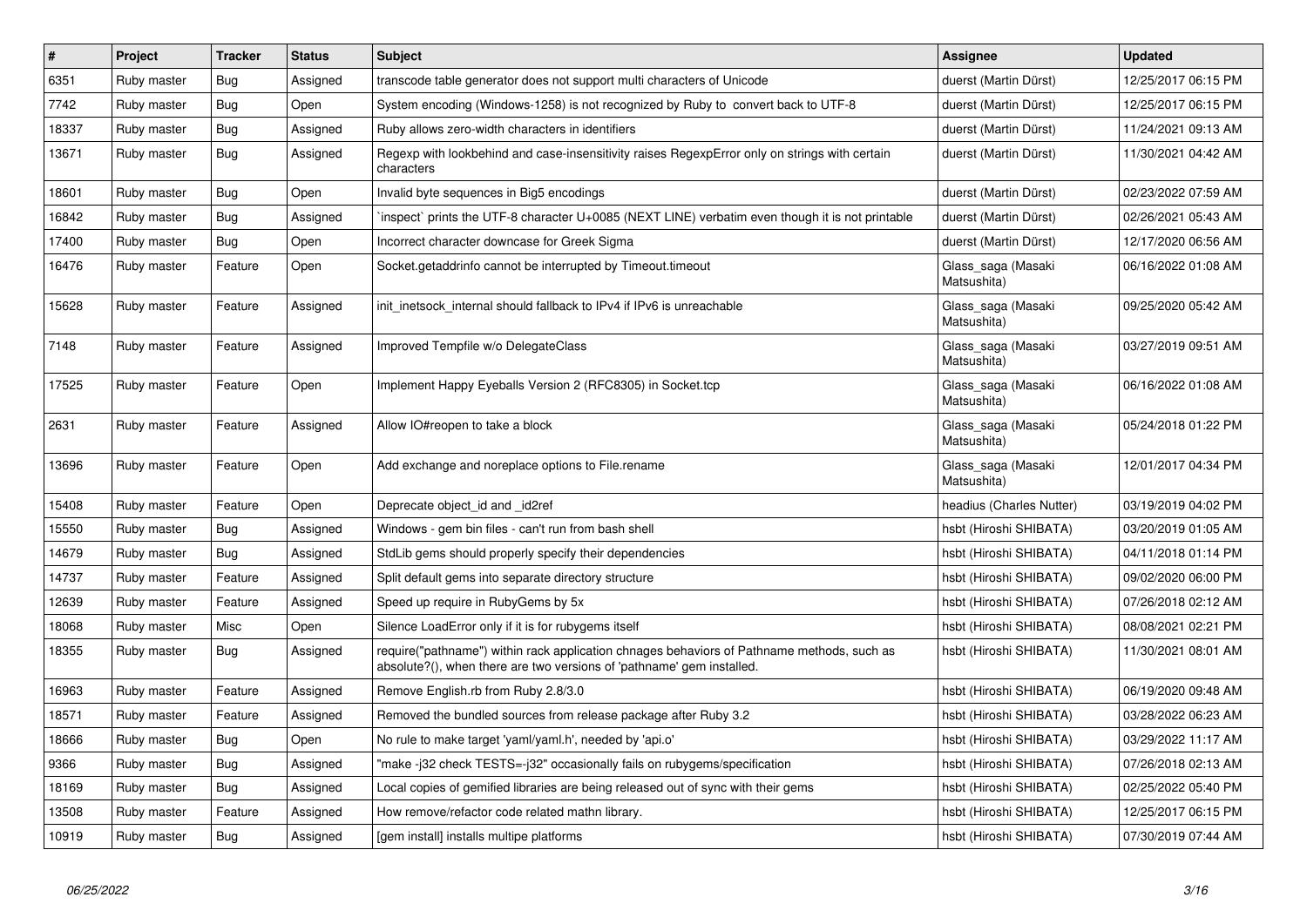| $\#$  | Project     | <b>Tracker</b> | <b>Status</b> | <b>Subject</b>                                                                                                          | <b>Assignee</b>             | <b>Updated</b>      |
|-------|-------------|----------------|---------------|-------------------------------------------------------------------------------------------------------------------------|-----------------------------|---------------------|
| 18614 | Ruby master | <b>Bug</b>     | Open          | Error (busy loop) in<br>TestGemCommandsSetupCommand#test_destdir_flag_does_not_try_to_write_to_the_default_gem_<br>home | hsbt (Hiroshi SHIBATA)      | 03/17/2022 01:03 AM |
| 18567 | Ruby master | <b>Bug</b>     | Open          | Depending on default gems in stdlib gems when not needed considered harmful                                             | hsbt (Hiroshi SHIBATA)      | 04/21/2022 04:45 PM |
| 18381 | Ruby master | Bug            | Assigned      | Default vs Bundled gems                                                                                                 | hsbt (Hiroshi SHIBATA)      | 12/15/2021 11:09 AM |
| 15486 | Ruby master | Misc           | Feedback      | Default gems README.md                                                                                                  | hsbt (Hiroshi SHIBATA)      | 03/11/2019 12:19 PM |
| 6590  | Ruby master | Feature        | Assigned      | Dealing with bigdecimal, etc gems in JRuby                                                                              | hsbt (Hiroshi SHIBATA)      | 05/15/2019 08:33 PM |
| 16951 | Ruby master | Bug            | Assigned      | Consistently referer dependencies                                                                                       | hsbt (Hiroshi SHIBATA)      | 06/17/2021 06:15 AM |
| 15487 | Ruby master | Misc           | Assigned      | Clarify default gems maintanance policy                                                                                 | hsbt (Hiroshi SHIBATA)      | 12/30/2018 08:42 PM |
| 13534 | Ruby master | Feature        | Assigned      | Checking installation results of default gems                                                                           | hsbt (Hiroshi SHIBATA)      | 07/26/2018 02:16 AM |
| 18790 | Ruby master | <b>Bug</b>     | Assigned      | cannot load such file -- digest (LoadError)                                                                             | hsbt (Hiroshi SHIBATA)      | 06/06/2022 12:41 AM |
| 16013 | Ruby master | Misc           | Feedback      | Bundler                                                                                                                 | hsbt (Hiroshi SHIBATA)      | 10/17/2019 05:20 PM |
| 10213 | Ruby master | Bug            | Feedback      | bundled gems ignored by make install                                                                                    | hsbt (Hiroshi SHIBATA)      | 06/10/2022 09:55 AM |
| 5617  | Ruby master | Feature        | Assigned      | Allow install RubyGems into dediceted directory                                                                         | hsbt (Hiroshi SHIBATA)      | 05/16/2018 09:15 AM |
| 16012 | Ruby master | Feature        | Assigned      | Add a (small) test-install suite?                                                                                       | hsbt (Hiroshi SHIBATA)      | 07/30/2019 08:13 AM |
| 18227 | Ruby master | Feature        | Open          | Static class initialization.                                                                                            | ioquatix (Samuel Williams)  | 09/29/2021 09:21 PM |
| 18818 | Ruby master | <b>Bug</b>     | Open          | SEGV (Fiber scheduler?)                                                                                                 | ioquatix (Samuel Williams)  | 06/06/2022 06:31 PM |
| 18036 | Ruby master | <b>Bug</b>     | Open          | Pthread fibers become invalid on fork - different from normal fibers.                                                   | ioquatix (Samuel Williams)  | 08/19/2021 07:05 AM |
| 13383 | Ruby master | Feature        | Open          | [PATCH] Module#source_location                                                                                          | ioquatix (Samuel Williams)  | 01/09/2020 05:16 AM |
| 18810 | Ruby master | <b>Bug</b>     | Open          | Make `Kernel#p` interruptable.                                                                                          | ioquatix (Samuel Williams)  | 05/30/2022 12:44 AM |
| 595   | Ruby master | <b>Bug</b>     | Assigned      | Fiber ignores ensure clause                                                                                             | ioquatix (Samuel Williams)  | 12/29/2019 10:37 AM |
| 17664 | Ruby master | <b>Bug</b>     | Assigned      | Behavior of sockets changed in Ruby 3.0 to non-blocking                                                                 | ioquatix (Samuel Williams)  | 07/12/2021 10:28 AM |
| 16492 | Ruby master | Bug            | Open          | TestBugReporter#test_bug_reporter_add test failures                                                                     | jaruga (Jun Aruga)          | 08/24/2021 01:12 PM |
| 18002 | Ruby master | <b>Bug</b>     | Open          | s390x: Tests failing without LC_ALL env                                                                                 | jaruga (Jun Aruga)          | 07/12/2021 04:30 PM |
| 17720 | Ruby master | Misc           | Assigned      | Cirrus CI to check non-x86_64 architecture cases by own machines                                                        | jaruga (Jun Aruga)          | 09/26/2021 10:24 AM |
| 16188 | Ruby master | Misc           | Open          | What are the performance implications of the new keyword arguments in 2.7 and 3.0?                                      | jeremyevans0 (Jeremy Evans) | 11/27/2019 04:45 PM |
| 15425 | Ruby master | Feature        | Feedback      | Store MJIT header into Ruby versioned directory.                                                                        | k0kubun (Takashi Kokubun)   | 10/07/2021 11:03 PM |
| 17995 | Ruby master | <b>Bug</b>     | Open          | Slow down when mjit and Ractor are being used at same time                                                              | k0kubun (Takashi Kokubun)   | 06/11/2022 04:02 AM |
| 18142 | Ruby master | Bug            | Assigned      | Segmentation fault with Ruby 3.0.2                                                                                      | k0kubun (Takashi Kokubun)   | 09/02/2021 07:43 AM |
| 16694 | Ruby master | <b>Bug</b>     | Assigned      | JIT vs hardened GCC with PCH                                                                                            | k0kubun (Takashi Kokubun)   | 02/02/2021 07:38 AM |
| 17008 | Ruby master | Bug            | Feedback      | JIT enabled on Windows can cause constant conhost pop-ups                                                               | k0kubun (Takashi Kokubun)   | 07/03/2020 08:29 PM |
| 18808 | Ruby master | <b>Bug</b>     | Assigned      | Cannot compile ruby 3.1.2 on powerpc64le-linux without disabling the jit features                                       | k0kubun (Takashi Kokubun)   | 06/20/2022 10:40 AM |
| 18277 | Ruby master | <b>Bug</b>     | Open          | buffer error (Zlib::BufError) in Zlib::Deflate#deflate when using MJIT                                                  | k0kubun (Takashi Kokubun)   | 01/05/2022 03:04 PM |
| 18058 | Ruby master | <b>Bug</b>     | Open          | 3.1.0-dev with MJIT enabled Zlib::BufError during `gem install`                                                         | k0kubun (Takashi Kokubun)   | 08/02/2021 08:31 PM |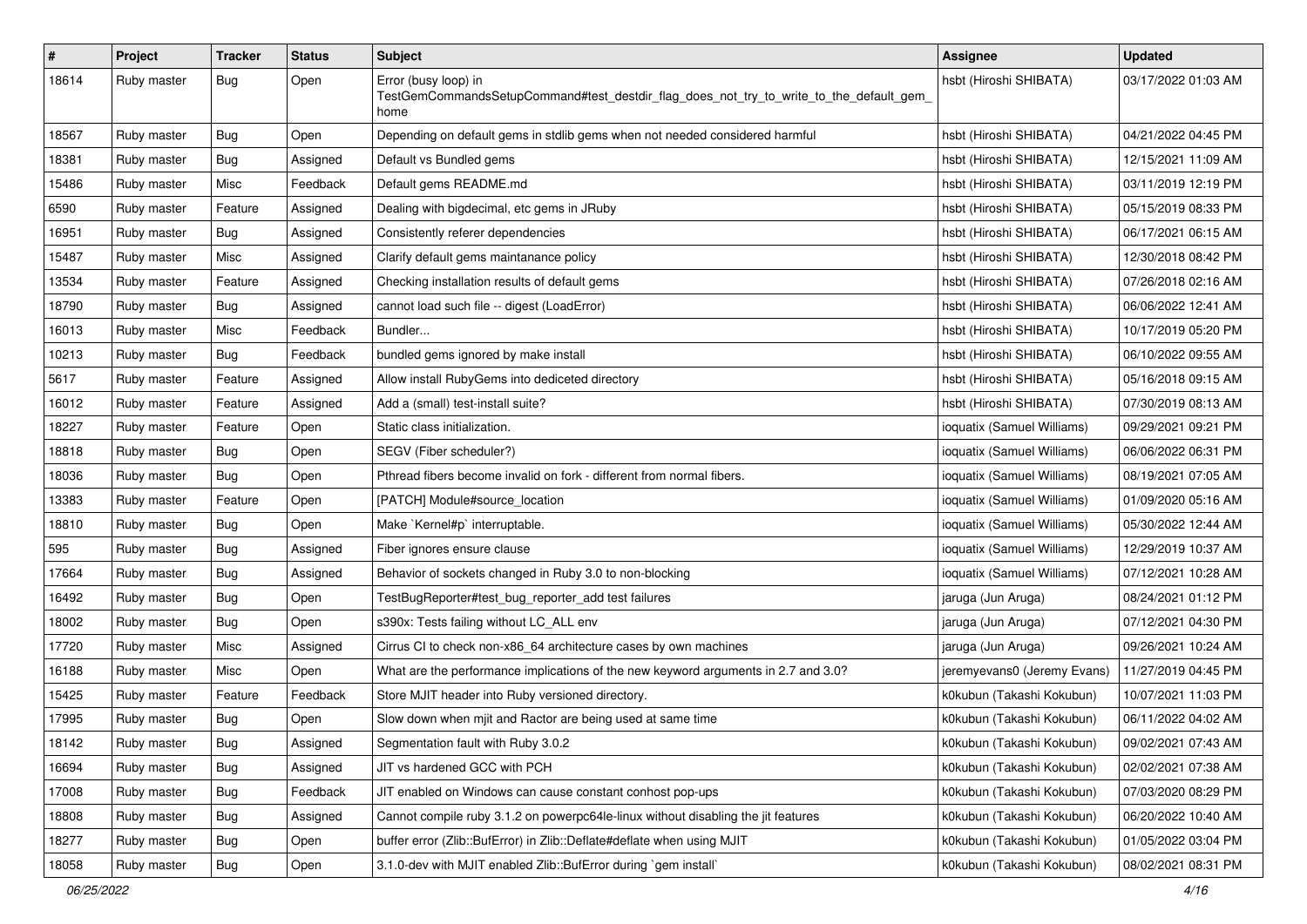| #     | Project     | <b>Tracker</b> | <b>Status</b> | <b>Subject</b>                                                                                                                    | <b>Assignee</b>            | <b>Updated</b>      |
|-------|-------------|----------------|---------------|-----------------------------------------------------------------------------------------------------------------------------------|----------------------------|---------------------|
| 18811 | Ruby master | Bug            | Feedback      | PTY I/O not working on AIX 7.x                                                                                                    | kanemoto (Yutaka Kanemoto) | 06/07/2022 07:18 AM |
| 16185 | Ruby master | Bug            | Open          | basictest failure on AIX 6.1 for 64bit build                                                                                      | kanemoto (Yutaka Kanemoto) | 10/15/2019 12:05 AM |
| 18761 | Ruby master | Misc           | Open          | provide an example wasm project                                                                                                   | katei (Yuta Saito)         | 05/23/2022 11:01 AM |
| 18613 | Ruby master | Bug            | Feedback      | Voluntary wanted: Some signal-related tests fail on FreeBSD 13                                                                    | knu (Akinori MUSHA)        | 05/30/2022 01:43 AM |
| 3953  | Ruby master | Feature        | Assigned      | TCPSocket / UDPSocket do not accept IPAddr objects.                                                                               | knu (Akinori MUSHA)        | 12/25/2017 06:14 PM |
| 15281 | Ruby master | Feature        | Assigned      | Speed up Set#intersect with size check.                                                                                           | knu (Akinori MUSHA)        | 08/11/2020 02:43 AM |
| 16989 | Ruby master | Feature        | Open          | Sets: need $\Psi$                                                                                                                 | knu (Akinori MUSHA)        | 02/18/2022 02:57 AM |
| 15240 | Ruby master | Feature        | Open          | Set operations check for is_a?(Set), rather than allowing duck typing                                                             | knu (Akinori MUSHA)        | 08/27/2019 08:12 PM |
| 11710 | Ruby master | Feature        | Open          | [PATCH] Replace Set#merge with Set#merge! and make Set#merge non-mutating.                                                        | knu (Akinori MUSHA)        | 11/18/2015 07:28 PM |
| 8833  | Ruby master | Feature        | Feedback      | [PATCH] IPAddr#pred                                                                                                               | knu (Akinori MUSHA)        | 10/21/2017 05:15 PM |
| 17210 | Ruby master | Feature        | Open          | More readable and useful `Set#inspect`                                                                                            | knu (Akinori MUSHA)        | 05/19/2021 10:12 PM |
| 11527 | Ruby master | Feature        | Assigned      | IPAddr#mask_addr isn't a method                                                                                                   | knu (Akinori MUSHA)        | 11/07/2018 04:12 PM |
| 8047  | Ruby master | Feature        | Assigned      | IPAddr makes host address with netmask                                                                                            | knu (Akinori MUSHA)        | 01/05/2018 09:00 PM |
| 11531 | Ruby master | <b>Bug</b>     | Assigned      | IPAddr#== implements wrong logic                                                                                                  | knu (Akinori MUSHA)        | 12/29/2019 12:50 PM |
| 13610 | Ruby master | Feature        | Assigned      | IPAddr doesn't provide helpful methods to get the subnet or IP address                                                            | knu (Akinori MUSHA)        | 10/20/2017 01:13 AM |
| 14105 | Ruby master | Feature        | Feedback      | Introduce xor as alias for Set#^                                                                                                  | knu (Akinori MUSHA)        | 06/27/2018 10:56 AM |
| 13000 | Ruby master | Feature        | Feedback      | Implement Set#include? with Hash#include?                                                                                         | knu (Akinori MUSHA)        | 09/11/2020 08:18 PM |
| 17617 | Ruby master | Bug            | Open          | When a Ractor's incoming port is closed, Ractor.receive_if does not raise Ractor::ClosedError, but<br>instead blocks indefinitely | ko1 (Koichi Sasada)        | 09/14/2021 01:40 AM |
| 16027 | Ruby master | Feature        | Assigned      | Update Ruby's dtrace / USDT API to match what is exposed via the TracePoint API                                                   | ko1 (Koichi Sasada)        | 08/03/2019 02:41 AM |
| 17420 | Ruby master | Bug            | Open          | Unsafe mutation of \$" when doing non-RubyGems require in Ractor                                                                  | ko1 (Koichi Sasada)        | 01/07/2021 01:23 PM |
| 15854 | Ruby master | Feature        | Open          | Tracing instance variable assignment                                                                                              | ko1 (Koichi Sasada)        | 07/29/2019 07:13 AM |
| 7976  | Ruby master | <b>Bug</b>     | Assigned      | TracePoint call is at call point, not call site                                                                                   | ko1 (Koichi Sasada)        | 01/05/2018 09:00 PM |
| 11348 | Ruby master | Feature        | Feedback      | TracePoint API needs events for fiber's switching                                                                                 | ko1 (Koichi Sasada)        | 09/01/2015 09:12 AM |
| 10844 | Ruby master | Feature        | Feedback      | TracePoint API needs an event to inform about creating/removing a new frame without calling<br>something                          | ko1 (Koichi Sasada)        | 03/02/2015 06:38 PM |
| 10238 | Ruby master | Feature        | Open          | todo: remove dependency on malloc_usable_size                                                                                     | ko1 (Koichi Sasada)        | 12/10/2020 09:20 AM |
| 17363 | Ruby master | Feature        | Assigned      | Timeouts                                                                                                                          | ko1 (Koichi Sasada)        | 05/14/2022 09:06 AM |
| 11174 | Ruby master | <b>Bug</b>     | Open          | threads memory leak                                                                                                               | ko1 (Koichi Sasada)        | 06/17/2019 03:17 PM |
| 6694  | Ruby master | Feature        | Assigned      | Thread.new without block.                                                                                                         | ko1 (Koichi Sasada)        | 12/25/2017 06:15 PM |
| 9755  | Ruby master | Feature        | Assigned      | Thread::Backtrace::Location#defined_class                                                                                         | ko1 (Koichi Sasada)        | 04/18/2014 09:22 AM |
| 14727 | Ruby master | <b>Bug</b>     | Assigned      | TestQueue#test queue with trap always timeout on Windows10                                                                        | ko1 (Koichi Sasada)        | 05/01/2018 02:59 AM |
| 14090 | Ruby master | <b>Bug</b>     | Assigned      | TestGc#test_interrupt_in_finalizer` fails very rarely                                                                             | ko1 (Koichi Sasada)        | 12/02/2021 07:24 PM |
| 6602  | Ruby master | Feature        | Feedback      | Tail call optimization: enable by default?                                                                                        | ko1 (Koichi Sasada)        | 06/13/2020 01:31 AM |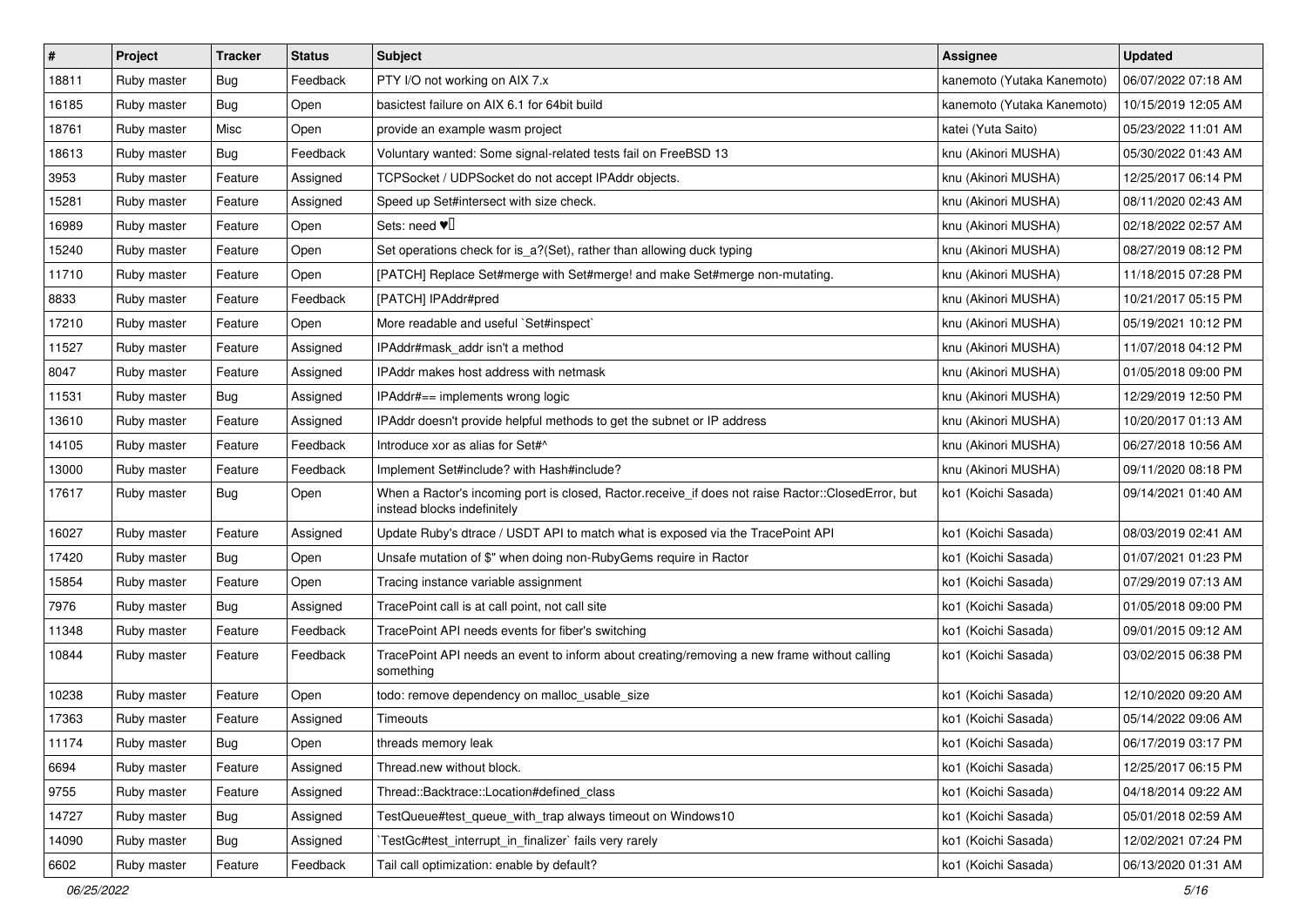| $\vert$ # | Project     | <b>Tracker</b> | <b>Status</b> | <b>Subject</b>                                                                                  | <b>Assignee</b>     | <b>Updated</b>      |
|-----------|-------------|----------------|---------------|-------------------------------------------------------------------------------------------------|---------------------|---------------------|
| 13512     | Ruby master | Feature        | Open          | <b>System Threads</b>                                                                           | ko1 (Koichi Sasada) | 07/14/2017 07:08 AM |
| 4040      | Ruby master | Bug            | Assigned      | SystemStackError with Hash[*a] for Large _a_                                                    | ko1 (Koichi Sasada) | 12/25/2017 06:14 PM |
| 8263      | Ruby master | Feature        | Assigned      | Support discovering yield state of individual Fibers                                            | ko1 (Koichi Sasada) | 12/23/2021 11:40 PM |
| 17196     | Ruby master | <b>Bug</b>     | Assigned      | Segmentation Fault with Socket#close in Ractors                                                 | ko1 (Koichi Sasada) | 03/20/2022 01:52 PM |
| 12607     | Ruby master | Feature        | Feedback      | Ruby needs an atomic integer                                                                    | ko1 (Koichi Sasada) | 01/29/2021 12:28 PM |
| 18464     | Ruby master | Bug            | Assigned      | RUBY_INTERNAL_EVENT_NEWOBJ tracepoint causes an interpreter crash when combined with<br>Ractors | ko1 (Koichi Sasada) | 06/08/2022 08:25 AM |
| 16776     | Ruby master | Bug            | Assigned      | Regression in coverage library                                                                  | ko1 (Koichi Sasada) | 11/24/2021 07:26 AM |
| 8444      | Ruby master | Bug            | Open          | Regexp vars \$~ and friends are not thread local                                                | ko1 (Koichi Sasada) | 07/30/2019 07:38 AM |
| 15802     | Ruby master | Misc           | Open          | Reduce the minimum string buffer size from 127 to 63 bytes                                      | ko1 (Koichi Sasada) | 07/30/2019 04:04 AM |
| 17826     | Ruby master | Bug            | Assigned      | Ractor#take hangs if used in multiple Threads                                                   | ko1 (Koichi Sasada) | 12/15/2021 01:30 PM |
| 17414     | Ruby master | Feature        | Open          | Ractor should allow access to shareable attributes for Modules/Classes                          | ko1 (Koichi Sasada) | 12/21/2020 03:56 PM |
| 18258     | Ruby master | <b>Bug</b>     | Open          | Ractor shareable? can be slow and mutates internal object flags.                                | ko1 (Koichi Sasada) | 10/21/2021 08:58 AM |
| 17678     | Ruby master | <b>Bug</b>     | Assigned      | Ractors do not restart after fork                                                               | ko1 (Koichi Sasada) | 03/09/2021 12:42 AM |
| 17624     | Ruby master | Bug            | Open          | Ractor.receive is not thread-safe                                                               | ko1 (Koichi Sasada) | 09/14/2021 01:40 AM |
| 17998     | Ruby master | Bug            | Assigned      | ractor: process hanging (with ractors initialized, but not being used)                          | ko1 (Koichi Sasada) | 12/02/2021 08:17 PM |
| 17393     | Ruby master | Feature        | Open          | `Ractor::Moved#inspect`                                                                         | ko1 (Koichi Sasada) | 12/21/2020 05:47 PM |
| 17404     | Ruby master | Feature        | Open          | Ractor `move:` API to allow shareability check                                                  | ko1 (Koichi Sasada) | 12/18/2020 09:17 PM |
| 17543     | Ruby master | Bug            | Open          | Ractor isolation broken by 'self' in shareable proc                                             | ko1 (Koichi Sasada) | 01/29/2021 03:06 PM |
| 17679     | Ruby master | Bug            | Assigned      | Ractor incoming channel can consume unlimited resources                                         | ko1 (Koichi Sasada) | 03/26/2021 09:16 AM |
| 18119     | Ruby master | Bug            | Open          | Ractor crashes when instantiating classes                                                       | ko1 (Koichi Sasada) | 09/14/2021 01:42 AM |
| 18024     | Ruby master | Bug            | Assigned      | Ractor crashes when connections are closed in multiple Ractors                                  | ko1 (Koichi Sasada) | 12/14/2021 04:41 PM |
| 17677     | Ruby master | Bug            | Assigned      | Ractor crashes fork when blocking                                                               | ko1 (Koichi Sasada) | 03/09/2021 12:42 AM |
| 17359     | Ruby master | <b>Bug</b>     | Open          | Ractor copy mode is not Ractor-safe                                                             | ko1 (Koichi Sasada) | 12/02/2020 05:42 PM |
| 8725      | Ruby master | Feature        | Feedback      | Possibility to get a signal handler without changing it                                         | ko1 (Koichi Sasada) | 12/25/2017 06:15 PM |
| 18572     | Ruby master | Bug            | Assigned      | Performance regression when invoking refined methods                                            | ko1 (Koichi Sasada) | 02/10/2022 12:48 AM |
| 15263     | Ruby master | Bug            | Open          | [PATCH] vm_trace.c (postponed_job_register): only hit main thread                               | ko1 (Koichi Sasada) | 10/27/2018 11:35 PM |
| 2294      | Ruby master | Feature        | Assigned      | [PATCH] ruby_bind_stack() to embed Ruby in coroutine                                            | ko1 (Koichi Sasada) | 01/05/2018 09:00 PM |
| 10423     | Ruby master | Feature        | Open          | [PATCH] opt_str_lit*: avoid literal string allocations                                          | ko1 (Koichi Sasada) | 01/05/2018 09:01 PM |
| 14859     | Ruby master | Feature        | Open          | [PATCH] implement Timeout in VM                                                                 | ko1 (Koichi Sasada) | 07/22/2018 07:42 AM |
| 14813     | Ruby master | Feature        | Open          | [PATCH] gc.c: make gc_enter+gc_exit pairs dtrace probes, too                                    | ko1 (Koichi Sasada) | 12/17/2018 07:42 AM |
| 17667     | Ruby master | Bug            | Open          | Module#name needs synchronization                                                               | ko1 (Koichi Sasada) | 03/02/2021 07:31 AM |
| 17513     | Ruby master | <b>Bug</b>     | Open          | Methods of shareable objects and UnboundMethods should be shareable                             | ko1 (Koichi Sasada) | 01/06/2021 08:53 PM |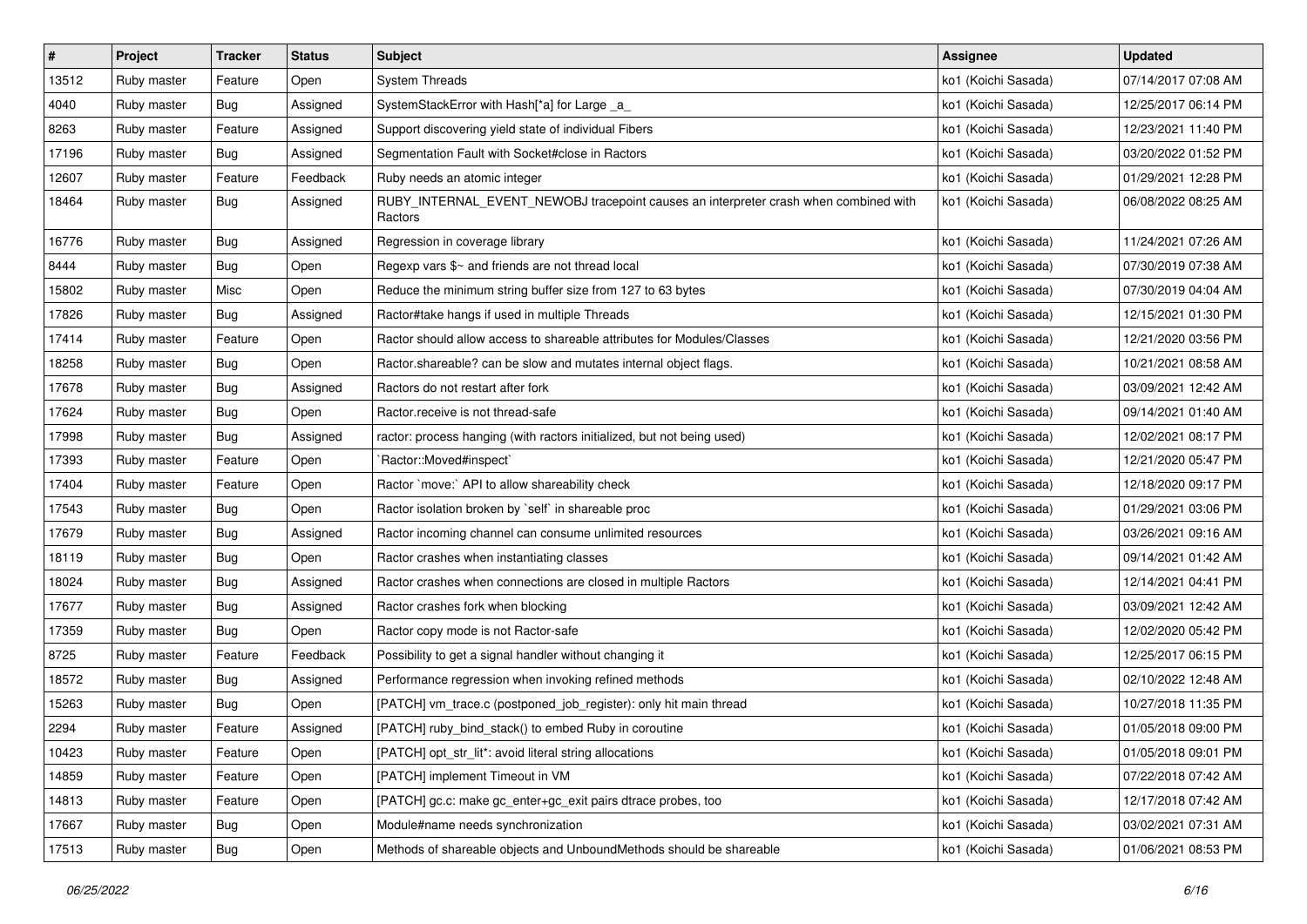| $\pmb{\#}$ | Project     | <b>Tracker</b> | <b>Status</b> | <b>Subject</b>                                                                                                            | <b>Assignee</b>          | <b>Updated</b>      |
|------------|-------------|----------------|---------------|---------------------------------------------------------------------------------------------------------------------------|--------------------------|---------------------|
| 18553      | Ruby master | <b>Bug</b>     | Open          | Memory leak on compiling method call with kwargs                                                                          | ko1 (Koichi Sasada)      | 03/23/2022 09:34 PM |
| 15878      | Ruby master | Feature        | Assigned      | Make exit faster by not running GC                                                                                        | ko1 (Koichi Sasada)      | 07/29/2019 07:48 AM |
| 17884      | Ruby master | Feature        | Open          | locindex for profiling tools                                                                                              | ko1 (Koichi Sasada)      | 05/24/2021 04:17 PM |
| 17593      | Ruby master | Feature        | Assigned      | load_iseq_eval should override the ISeq path                                                                              | ko1 (Koichi Sasada)      | 02/16/2021 08:27 AM |
| 16819      | Ruby master | Bug            | Assigned      | Line reporting off by one when reporting line of a hash?                                                                  | ko1 (Koichi Sasada)      | 06/16/2020 05:57 PM |
| 16124      | Ruby master | Misc           | Assigned      | Let the transient heap belong to objspace                                                                                 | ko1 (Koichi Sasada)      | 11/18/2019 08:48 AM |
| 14492      | Ruby master | Feature        | Open          | iseq loading + caching should be in core                                                                                  | ko1 (Koichi Sasada)      | 12/10/2020 08:53 AM |
| 10009      | Ruby master | Bug            | Open          | IO operation is 10x slower in multi-thread environment                                                                    | ko1 (Koichi Sasada)      | 05/21/2015 07:19 AM |
| 13388      | Ruby master | Feature        | Assigned      | gc.c: Add GC.get_parameters and .set_parameters                                                                           | ko1 (Koichi Sasada)      | 03/30/2017 10:52 AM |
| 17516      | Ruby master | Bug            | Assigned      | forking in a ractor causes Ruby to crash                                                                                  | ko1 (Koichi Sasada)      | 11/30/2021 05:26 AM |
| 14607      | Ruby master | <b>Bug</b>     | Assigned      | Fix use of the rb_profile_frames start parameter                                                                          | ko1 (Koichi Sasada)      | 06/09/2022 06:12 AM |
| 15778      | Ruby master | Feature        | Open          | Expose an API to pry-open the stack frames in Ruby                                                                        | ko1 (Koichi Sasada)      | 08/29/2019 06:24 AM |
| 10932      | Ruby master | Feature        | Open          | Enabling allocation tracing as early as possible                                                                          | ko1 (Koichi Sasada)      | 06/13/2015 07:54 AM |
| 15315      | Ruby master | <b>Bug</b>     | Open          | ec_switch can still lose interrupts                                                                                       | ko1 (Koichi Sasada)      | 11/20/2018 09:32 AM |
| 3731       | Ruby master | Feature        | Assigned      | Easier Embedding API for Ruby                                                                                             | ko1 (Koichi Sasada)      | 12/25/2017 06:14 PM |
| 15939      | Ruby master | Feature        | Assigned      | Dump symbols reference to their fstr in ObjectSpace.dump()                                                                | ko1 (Koichi Sasada)      | 08/08/2019 09:38 PM |
| 12020      | Ruby master | Feature        | Assigned      | Documenting Ruby memory model                                                                                             | ko1 (Koichi Sasada)      | 12/23/2021 11:40 PM |
| 11808      | Ruby master | Bug            | Open          | Different behavior between Enumerable#grep and Array#grep                                                                 | ko1 (Koichi Sasada)      | 10/26/2020 04:36 AM |
| 17531      | Ruby master | <b>Bug</b>     | Open          | did_you_mean` not Ractor friendly                                                                                         | ko1 (Koichi Sasada)      | 01/29/2021 08:48 AM |
| 17502      | Ruby master | Misc           | Open          | C vs Ruby                                                                                                                 | ko1 (Koichi Sasada)      | 12/02/2021 07:53 PM |
| 6695       | Ruby master | Feature        | Assigned      | Configuration for Thread/Fiber creation                                                                                   | ko1 (Koichi Sasada)      | 12/25/2017 06:15 PM |
| 14394      | Ruby master | Feature        | Open          | Class.descendants                                                                                                         | ko1 (Koichi Sasada)      | 01/20/2022 10:46 PM |
| 13252      | Ruby master | Feature        | Assigned      | C API for creating strings without copying                                                                                | ko1 (Koichi Sasada)      | 04/17/2017 07:22 AM |
| 15499      | Ruby master | <b>Bug</b>     | Assigned      | Breaking behavior on ruby 2.6: rb_thread_call_without_gvl doesn't invoke unblock_function when<br>used on the main thread | ko1 (Koichi Sasada)      | 01/05/2021 02:24 AM |
| 13821      | Ruby master | Feature        | Assigned      | Allow fibers to be resumed across threads                                                                                 | ko1 (Koichi Sasada)      | 02/15/2019 10:09 AM |
| 8576       | Ruby master | Feature        | Assigned      | Add optimized method type for constant value methods                                                                      | ko1 (Koichi Sasada)      | 12/25/2017 06:15 PM |
| 8960       | Ruby master | Feature        | Assigned      | Add Exception#backtrace_locations                                                                                         | ko1 (Koichi Sasada)      | 11/25/2016 02:15 PM |
| 18275      | Ruby master | Feature        | Open          | Add an option to define method to not capture the surrounding environment                                                 | ko1 (Koichi Sasada)      | 12/03/2021 02:34 PM |
| 17676      | Ruby master | <b>Bug</b>     | Assigned      | Accessing ENV from Ractor raises IsolationError                                                                           | ko1 (Koichi Sasada)      | 03/09/2021 02:37 AM |
| 11269      | Ruby master | Bug            | Assigned      | ruby_init_setproctitle() should be called before require_libraries()                                                      | kosaki (Motohiro KOSAKI) | 06/17/2015 03:01 AM |
| 13697      | Ruby master | Feature        | Open          | [PATCH]: futex based thread primitives                                                                                    | kosaki (Motohiro KOSAKI) | 01/28/2018 11:41 PM |
| 4464       | Ruby master | Feature        | Assigned      | [PATCH] add Fcntl::Flock object for easier use of POSIX file locks                                                        | kosaki (Motohiro KOSAKI) | 12/25/2017 06:14 PM |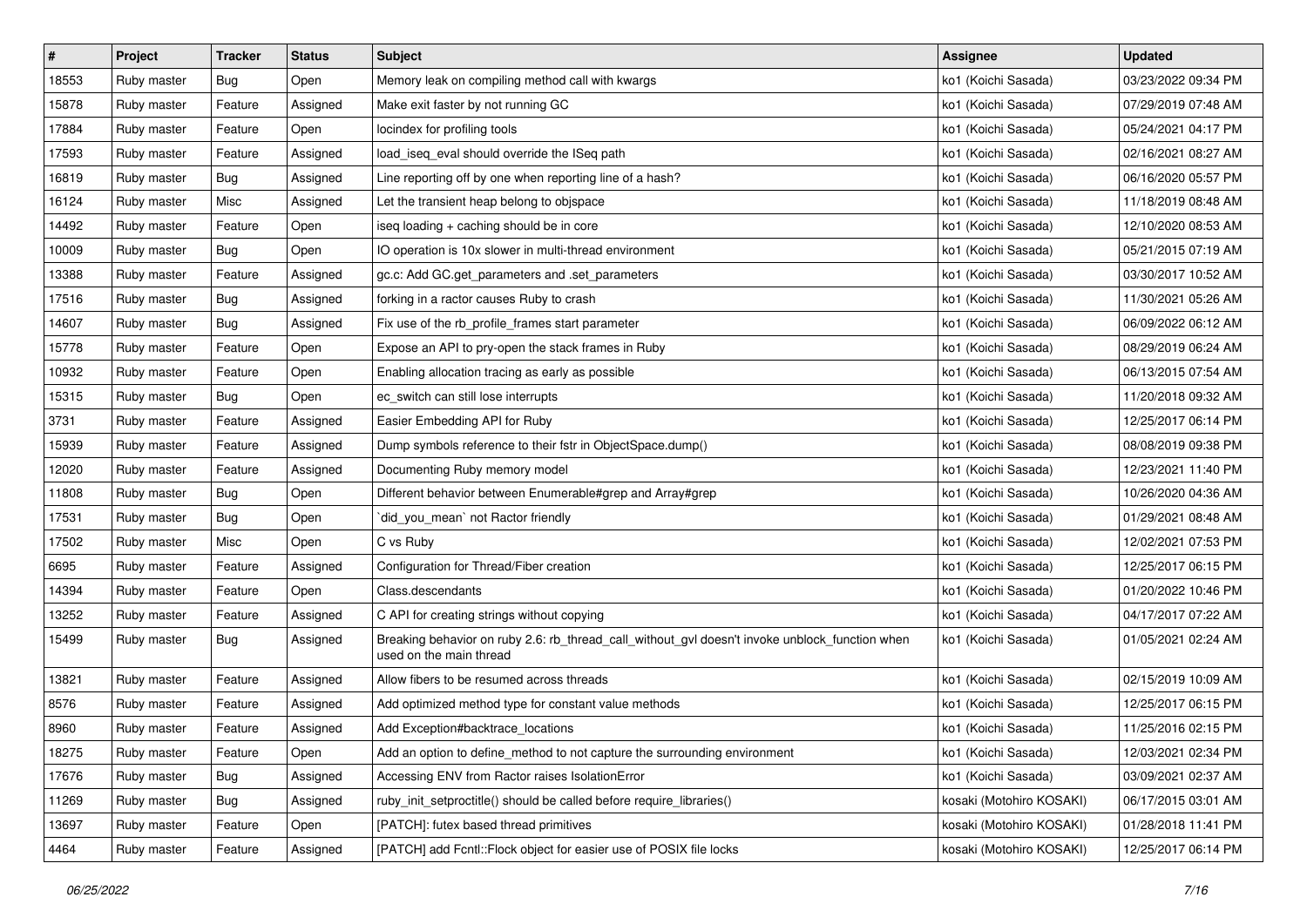| $\vert$ # | Project     | <b>Tracker</b> | <b>Status</b> | <b>Subject</b>                                                                                | <b>Assignee</b>                     | <b>Updated</b>      |
|-----------|-------------|----------------|---------------|-----------------------------------------------------------------------------------------------|-------------------------------------|---------------------|
| 7086      | Ruby master | Feature        | Assigned      | Condition Variable#wait has meaningless return value                                          | kosaki (Motohiro KOSAKI)            | 12/25/2017 06:15 PM |
| 18034     | Ruby master | Bug            | Assigned      | Segmentation fault fiddle with `--enable-bundled-libffi` and macOS                            | kou (Kouhei Sutou)                  | 11/30/2021 07:39 AM |
| 17478     | Ruby master | Bug            | Assigned      | Ruby3.0 is slower than Ruby2.7.2 when parsing a large CSV file                                | kou (Kouhei Sutou)                  | 11/24/2021 05:12 AM |
| 7859      | Ruby master | <b>Bug</b>     | Assigned      | Readline: Incorrect arrow key behavior in vi_editing_mode insert mode with Readline 6.2       | kouji (Kouji Takao)                 | 12/25/2017 06:15 PM |
| 8782      | Ruby master | <b>Bug</b>     | Assigned      | Don't set rl_getc_function on editline                                                        | kouji (Kouji Takao)                 | 01/05/2018 09:00 PM |
| 17355     | Ruby master | Feature        | Assigned      | Using same set of names in or-patterns (pattern matching with $Foo(x)   Bar(x)$ )             | ktsj (Kazuki Tsujimoto)             | 09/13/2021 09:11 AM |
| 15918     | Ruby master | Feature        | Open          | Pattern matching for Set                                                                      | ktsj (Kazuki Tsujimoto)             | 07/29/2019 08:12 AM |
| 15881     | Ruby master | Feature        | Open          | Optimize deconstruct in pattern matching                                                      | ktsj (Kazuki Tsujimoto)             | 12/25/2019 04:28 AM |
| 18773     | Ruby master | Feature        | Assigned      | deconstruct to receive a range                                                                | ktsj (Kazuki Tsujimoto)             | 06/24/2022 07:21 AM |
| 18408     | Ruby master | Feature        | Assigned      | Allow pattern match to set instance variables                                                 | ktsj (Kazuki Tsujimoto)             | 01/26/2022 07:07 PM |
| 18194     | Ruby master | Feature        | Open          | No easy way to format exception messages per thread/fiber scheduler context.                  | mame (Yusuke Endoh)                 | 09/29/2021 10:10 AM |
| 4247      | Ruby master | Feature        | Assigned      | New features for Array#sample, Array#choice                                                   | mame (Yusuke Endoh)                 | 12/25/2017 06:14 PM |
| 14244     | Ruby master | Feature        | Open          | Better error messages for scripts with non-matching end statements                            | mame (Yusuke Endoh)                 | 11/29/2018 08:57 AM |
| 18564     | Ruby master | Feature        | Open          | Add Exception#detailed message                                                                | mame (Yusuke Endoh)                 | 02/01/2022 08:06 PM |
| 12676     | Ruby master | Feature        | Assigned      | Significant performance increase, and code conciseness, for prime division method in prime.rb | marcandre (Marc-Andre<br>Lafortune) | 11/18/2016 03:46 PM |
| 8223      | Ruby master | Feature        | Open          | Make Matrix more omnivorous.                                                                  | marcandre (Marc-Andre<br>Lafortune) | 04/09/2013 03:42 AM |
| 15815     | Ruby master | Feature        | Open          | Add option to raise NoMethodError for OpenStruct                                              | marcandre (Marc-Andre<br>Lafortune) | 09/28/2020 02:11 AM |
| 14116     | Ruby master | Feature        | Feedback      | Add Matrix #exponentiate method as Matlab's exp                                               | marcandre (Marc-Andre<br>Lafortune) | 11/20/2017 06:52 AM |
| 9347      | Ruby master | Feature        | Open          | Accept non callable argument to detect                                                        | marcandre (Marc-Andre<br>Lafortune) | 01/05/2018 09:00 PM |
| 6256      | Ruby master | Feature        | Feedback      | Slightly improve ruby_qsort performance                                                       | MartinBosslet (Martin Bosslet)      | 01/10/2019 01:51 PM |
| 8061      | Ruby master | Feature        | Open          | 000000000000000                                                                               | matz (Yukihiro Matsumoto)           | 12/25/2017 06:15 PM |
| 9816      | Ruby master | Feature        | Assigned      | 00000000000000000000                                                                          | matz (Yukihiro Matsumoto)           | 10/28/2014 08:29 AM |
| 15764     | Ruby master | <b>Bug</b>     | Open          | Whitespace and control characters should not be permitted in tokens                           | matz (Yukihiro Matsumoto)           | 04/22/2019 07:48 AM |
| 5673      | Ruby master | Feature        | Feedback      | undef_method probably doesn't need to raise an error                                          | matz (Yukihiro Matsumoto)           | 12/25/2017 06:15 PM |
| 8478      | Ruby master | Feature        | Open          | The hash returned by Enumerable#group_by should have an empty array for its default value     | matz (Yukihiro Matsumoto)           | 06/04/2013 03:56 PM |
| 4592      | Ruby master | Feature        | Assigned      | Tempfile0000000                                                                               | matz (Yukihiro Matsumoto)           | 12/25/2017 06:14 PM |
| 10064     | Ruby master | Feature        | Feedback      | &:symbol in when clause                                                                       | matz (Yukihiro Matsumoto)           | 01/05/2018 09:01 PM |
| 7795      | Ruby master | Feature        | Open          | Symbol.defined? and/or to_existing_symbol                                                     | matz (Yukihiro Matsumoto)           | 12/25/2017 06:15 PM |
| 5825      | Ruby master | Feature        | Assigned      | Sweet instance var assignment in the object initializer                                       | matz (Yukihiro Matsumoto)           | 12/10/2020 08:53 AM |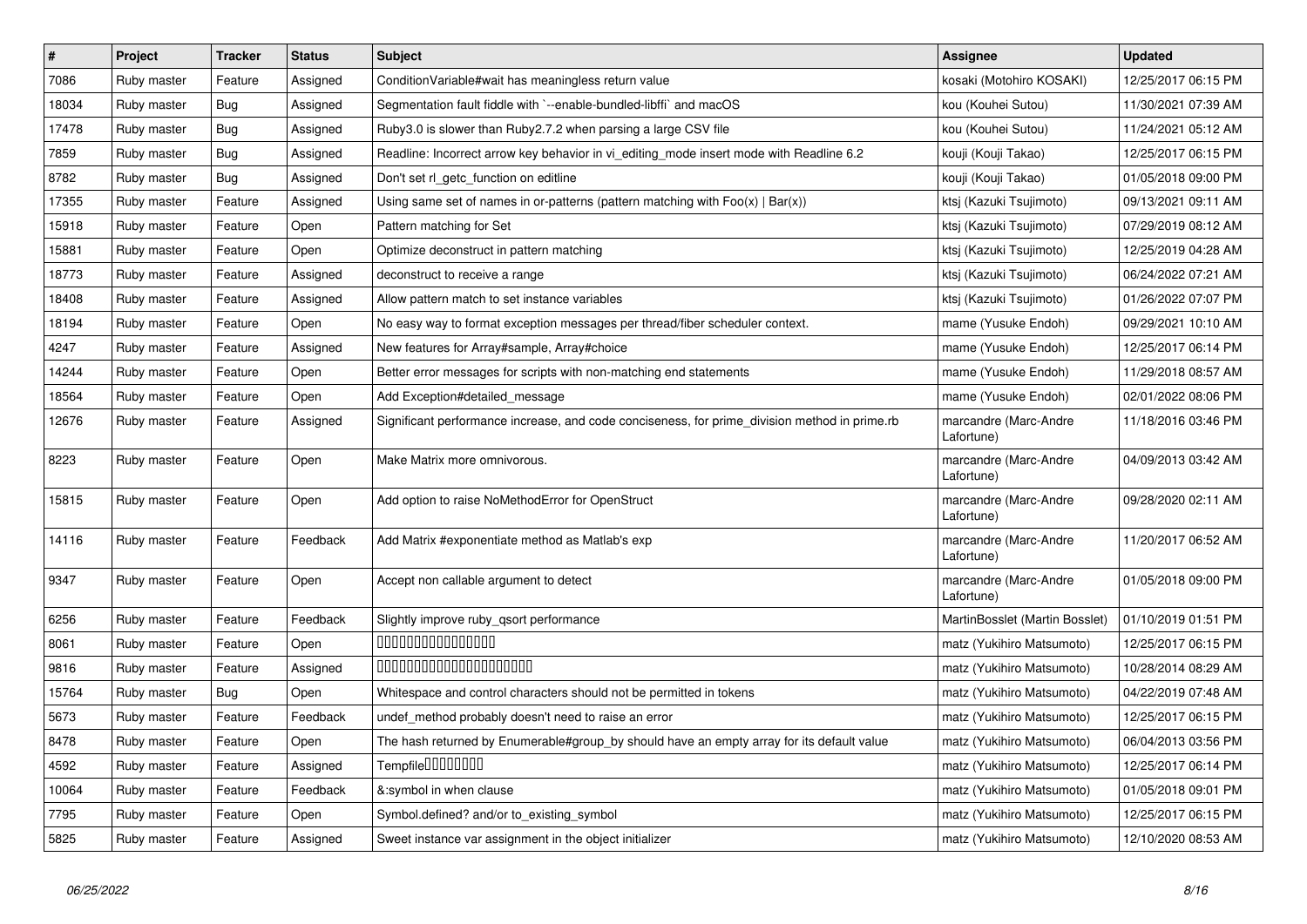| $\#$  | Project     | Tracker    | <b>Status</b> | <b>Subject</b>                                                                                                                   | <b>Assignee</b>           | <b>Updated</b>      |
|-------|-------------|------------|---------------|----------------------------------------------------------------------------------------------------------------------------------|---------------------------|---------------------|
| 6806  | Ruby master | Feature    | Feedback      | Support functional programming: forbid instance/class variables for ModuleName::method_name,<br>allow for ModuleName.method_name | matz (Yukihiro Matsumoto) | 12/10/2020 08:53 AM |
| 12861 | Ruby master | Feature    | Feedback      | super in a block can be either lexically or dynamically scoped depending on how the block is invoked                             | matz (Yukihiro Matsumoto) | 12/21/2016 05:20 PM |
| 7349  | Ruby master | Feature    | Assigned      | Struct#inspect needs more meaningful output                                                                                      | matz (Yukihiro Matsumoto) | 12/25/2017 06:15 PM |
| 5558  | Ruby master | Feature    | Assigned      | String#% strange arity errors                                                                                                    | matz (Yukihiro Matsumoto) | 12/25/2017 06:15 PM |
| 6802  | Ruby master | Feature    | Assigned      | String#scan should have equivalent yielding MatchData                                                                            | matz (Yukihiro Matsumoto) | 12/25/2017 06:15 PM |
| 12745 | Ruby master | Feature    | Feedback      | String#(g)sub(!) should pass a MatchData to the block, not a String                                                              | matz (Yukihiro Matsumoto) | 11/03/2021 11:46 PM |
| 13303 | Ruby master | Feature    | Feedback      | String#any? as !String#empty?                                                                                                    | matz (Yukihiro Matsumoto) | 02/23/2021 05:14 PM |
| 11028 | Ruby master | Feature    | Assigned      | standalone running single file ( zipped archives of ruby code) running **without installation** using<br>" gem install'          | matz (Yukihiro Matsumoto) | 04/04/2015 01:44 AM |
| 12075 | Ruby master | Feature    | Feedback      | some container#nonempty?                                                                                                         | matz (Yukihiro Matsumoto) | 10/07/2021 03:11 AM |
| 6841  | Ruby master | Feature    | Assigned      | Shorthand for Assigning Return Value of Method to Self                                                                           | matz (Yukihiro Matsumoto) | 12/10/2020 08:53 AM |
| 7511  | Ruby master | Feature    | Feedback      | short-circuiting logical implication operator                                                                                    | matz (Yukihiro Matsumoto) | 12/10/2020 08:55 AM |
| 16992 | Ruby master | Feature    | Open          | Sets: officially ordered                                                                                                         | matz (Yukihiro Matsumoto) | 09/03/2020 02:08 PM |
| 5741  | Ruby master | Feature    | Assigned      | Secure Erasure of Passwords                                                                                                      | matz (Yukihiro Matsumoto) | 12/25/2017 06:15 PM |
| 6367  | Ruby master | Feature    | Feedback      | #same? for Enumerable                                                                                                            | matz (Yukihiro Matsumoto) | 12/25/2017 06:15 PM |
| 8232  | Ruby master | Feature    | Open          | Rudiments of abstract algebra in Ruby                                                                                            | matz (Yukihiro Matsumoto) | 04/09/2013 01:47 AM |
| 6219  | Ruby master | Feature    | Feedback      | Return value of Hash#store                                                                                                       | matz (Yukihiro Matsumoto) | 12/10/2020 08:46 AM |
| 7848  | Ruby master | Feature    | Open          | Restore default state for core ruby objects                                                                                      | matz (Yukihiro Matsumoto) | 12/25/2017 06:15 PM |
| 5643  | Ruby master | Feature    | Assigned      | require/load options and binding option                                                                                          | matz (Yukihiro Matsumoto) | 12/25/2017 06:15 PM |
| 6445  | Ruby master | Feature    | Assigned      | request for default length/position on string index                                                                              | matz (Yukihiro Matsumoto) | 12/25/2017 06:15 PM |
| 10287 | Ruby master | Feature    | Open          | rename COLON3 to COLON2_HEAD.                                                                                                    | matz (Yukihiro Matsumoto) | 07/27/2021 09:34 AM |
| 10541 | Ruby master | Misc       | Open          | Remove shorthand string interpolation syntax                                                                                     | matz (Yukihiro Matsumoto) | 10/08/2015 05:44 PM |
| 7702  | Ruby master | Feature    | Open          | Remove Proc#binding                                                                                                              | matz (Yukihiro Matsumoto) | 07/15/2019 07:39 PM |
| 6354  | Ruby master | Feature    | Assigned      | Remove escape (break/return/redo/next support) from class/module scope                                                           | matz (Yukihiro Matsumoto) | 12/25/2017 06:15 PM |
| 15445 | Ruby master | Feature    | Open          | Reject '.123' in Float() method                                                                                                  | matz (Yukihiro Matsumoto) | 01/10/2019 07:59 AM |
| 11704 | Ruby master | <b>Bug</b> | Assigned      | Refinements only get "used" once in loop                                                                                         | matz (Yukihiro Matsumoto) | 04/14/2016 02:45 AM |
| 13129 | Ruby master | Feature    | Assigned      | Refinements cannot refine method_missing and respond_to_missing?                                                                 | matz (Yukihiro Matsumoto) | 07/03/2021 10:45 PM |
| 9704  | Ruby master | Feature    | Open          | Refinements as files instead of modules                                                                                          | matz (Yukihiro Matsumoto) | 10/11/2016 06:36 PM |
| 15723 | Ruby master | Misc       | Feedback      | Reconsider numbered parameters                                                                                                   | matz (Yukihiro Matsumoto) | 10/03/2019 07:16 PM |
| 7580  | Ruby master | Feature    | Assigned      | Range translation                                                                                                                | matz (Yukihiro Matsumoto) | 06/11/2018 09:51 AM |
| 6317  | Ruby master | Feature    | Assigned      |                                                                                                                                  | matz (Yukihiro Matsumoto) | 12/25/2017 06:15 PM |
| 11518 | Ruby master | Feature    | Open          | Queue enhancement - promote! and promote_all!                                                                                    | matz (Yukihiro Matsumoto) | 09/17/2015 08:40 PM |
| 11517 | Ruby master | Feature    | Open          | Queue enhancement - conditional pop                                                                                              | matz (Yukihiro Matsumoto) | 09/17/2015 09:02 PM |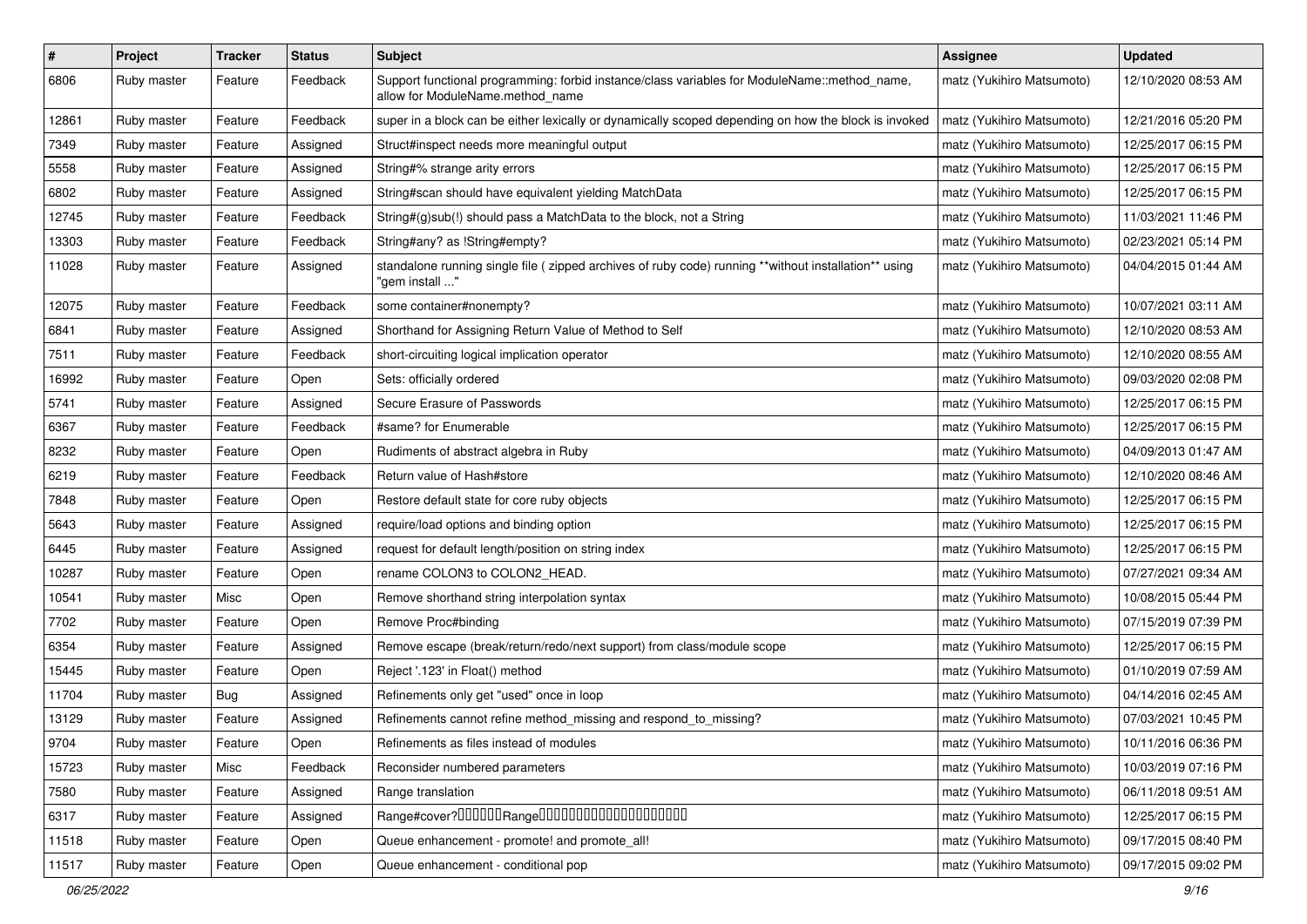| $\pmb{\#}$ | Project     | <b>Tracker</b> | <b>Status</b> | <b>Subject</b>                                                                                                   | Assignee                  | <b>Updated</b>      |
|------------|-------------|----------------|---------------|------------------------------------------------------------------------------------------------------------------|---------------------------|---------------------|
| 5781       | Ruby master | Feature        | Assigned      | Query attributes (attribute methods ending in `?` mark)                                                          | matz (Yukihiro Matsumoto) | 01/10/2020 06:34 AM |
| 14397      | Ruby master | Feature        | Assigned      | public, protected and private should return their arguments instead of self                                      | matz (Yukihiro Matsumoto) | 12/10/2018 07:08 AM |
| 8164       | Ruby master | Feature        | Assigned      | Public/Private                                                                                                   | matz (Yukihiro Matsumoto) | 12/10/2020 08:50 AM |
| 4824       | Ruby master | Feature        | Assigned      | Provide method Kernel#executed?                                                                                  | matz (Yukihiro Matsumoto) | 03/05/2018 04:57 AM |
| 6648       | Ruby master | Feature        | Assigned      | Provide a standard API for retrieving all command-line flags passed to Ruby                                      | matz (Yukihiro Matsumoto) | 12/25/2017 06:15 PM |
| 8271       | Ruby master | Feature        | Assigned      | Proposal for moving to a more visible, formal process for feature requests                                       | matz (Yukihiro Matsumoto) | 12/23/2021 11:40 PM |
| 16461      | Ruby master | Feature        | Assigned      | Proc#using                                                                                                       | matz (Yukihiro Matsumoto) | 12/10/2020 09:10 AM |
| 5007       | Ruby master | Feature        | Assigned      | Proc#call_under: Unifying instance_eval and instance_exec                                                        | matz (Yukihiro Matsumoto) | 04/19/2018 07:57 AM |
| 11735      | Ruby master | Feature        | Open          | Porting String#squish and String#squish! from Ruby on Rails' Active Support                                      | matz (Yukihiro Matsumoto) | 06/24/2016 08:02 AM |
| 6697       | Ruby master | Feature        | Feedback      | [PATCH] Add Kernel#Symbol conversion method like String(), Array() etc.                                          | matz (Yukihiro Matsumoto) | 12/25/2017 06:15 PM |
| 11816      | Ruby master | Feature        | Assigned      | Partial safe navigation operator                                                                                 | matz (Yukihiro Matsumoto) | 04/14/2020 08:02 AM |
| 6817       | Ruby master | Feature        | Open          | Partial application                                                                                              | matz (Yukihiro Matsumoto) | 12/25/2017 06:15 PM |
| 9614       | Ruby master | Feature        | Open          | ordering of non-Hash items which use st_ internally                                                              | matz (Yukihiro Matsumoto) | 01/05/2018 09:00 PM |
| 17288      | Ruby master | Feature        | Open          | Optimize _send_ call with a literal method name                                                                  | matz (Yukihiro Matsumoto) | 10/30/2020 12:17 AM |
| 17291      | Ruby master | Feature        | Assigned      | Optimize send call                                                                                               | matz (Yukihiro Matsumoto) | 01/12/2021 05:47 AM |
| 6739       | Ruby master | Feature        | Feedback      | One-line rescue statement should support specifying an exception class                                           | matz (Yukihiro Matsumoto) | 05/18/2016 12:42 AM |
| 8804       | Ruby master | Feature        | Open          | ONCE syntax                                                                                                      | matz (Yukihiro Matsumoto) | 01/04/2020 08:26 PM |
| 8663       | Ruby master | Feature        | Open          | Officialy alias ArgumentError to ArgError                                                                        | matz (Yukihiro Matsumoto) | 08/09/2013 07:42 PM |
| 5521       | Ruby master | Feature        | Feedback      | Numeric#rational? <sup>[]</sup> Numeric#complex? <sup>[]</sup> Numeric#float? <sup>[10]</sup>                    | matz (Yukihiro Matsumoto) | 12/10/2020 08:49 AM |
| 5514       | Ruby master | Feature        | Feedback      | Numeric III quotient II quotrem IIII                                                                             | matz (Yukihiro Matsumoto) | 12/10/2020 08:49 AM |
| 17184      | Ruby master | Feature        | Open          | No stdlib function to perform simple string replacement                                                          | matz (Yukihiro Matsumoto) | 02/23/2021 09:27 PM |
| 4521       | Ruby master | Feature        | Assigned      | NoMethodError#message may take very long to execute                                                              | matz (Yukihiro Matsumoto) | 12/25/2017 06:14 PM |
| 6293       | Ruby master | Feature        | Assigned      | new queue / blocking queues                                                                                      | matz (Yukihiro Matsumoto) | 12/25/2017 06:15 PM |
| 5749       | Ruby master | Feature        | Assigned      | new method String#match_all needed                                                                               | matz (Yukihiro Matsumoto) | 12/25/2017 06:15 PM |
| 5389       | Ruby master | Feature        | Assigned      | New method Enumerator#iterate                                                                                    | matz (Yukihiro Matsumoto) | 12/25/2017 06:15 PM |
| 6596       | Ruby master | Feature        | Assigned      | New method `Array#indexes`                                                                                       | matz (Yukihiro Matsumoto) | 07/29/2020 01:41 AM |
| 5445       | Ruby master | Feature        | Assigned      | Need RUBYOPT -r before ARGV -r                                                                                   | matz (Yukihiro Matsumoto) | 12/25/2017 06:15 PM |
| 8026       | Ruby master | Feature        | Feedback      | Need Module#prepended_modules                                                                                    | matz (Yukihiro Matsumoto) | 01/16/2020 06:12 AM |
| 11779      | Ruby master | Bug            | Feedback      | Module#using does not make sense as a method                                                                     | matz (Yukihiro Matsumoto) | 06/17/2021 09:58 AM |
| 15837      | Ruby master | Feature        | Open          | Module#name_components                                                                                           | matz (Yukihiro Matsumoto) | 05/08/2019 10:29 AM |
| 5628       | Ruby master | Feature        | Feedback      | Module#basename                                                                                                  | matz (Yukihiro Matsumoto) | 08/29/2020 05:01 PM |
| 6810       | Ruby master | Feature        | Assigned      | module A::B; end` is not equivalent to `module A; module B; end; end` with respect to constant<br>lookup (scope) | matz (Yukihiro Matsumoto) | 12/10/2020 09:22 AM |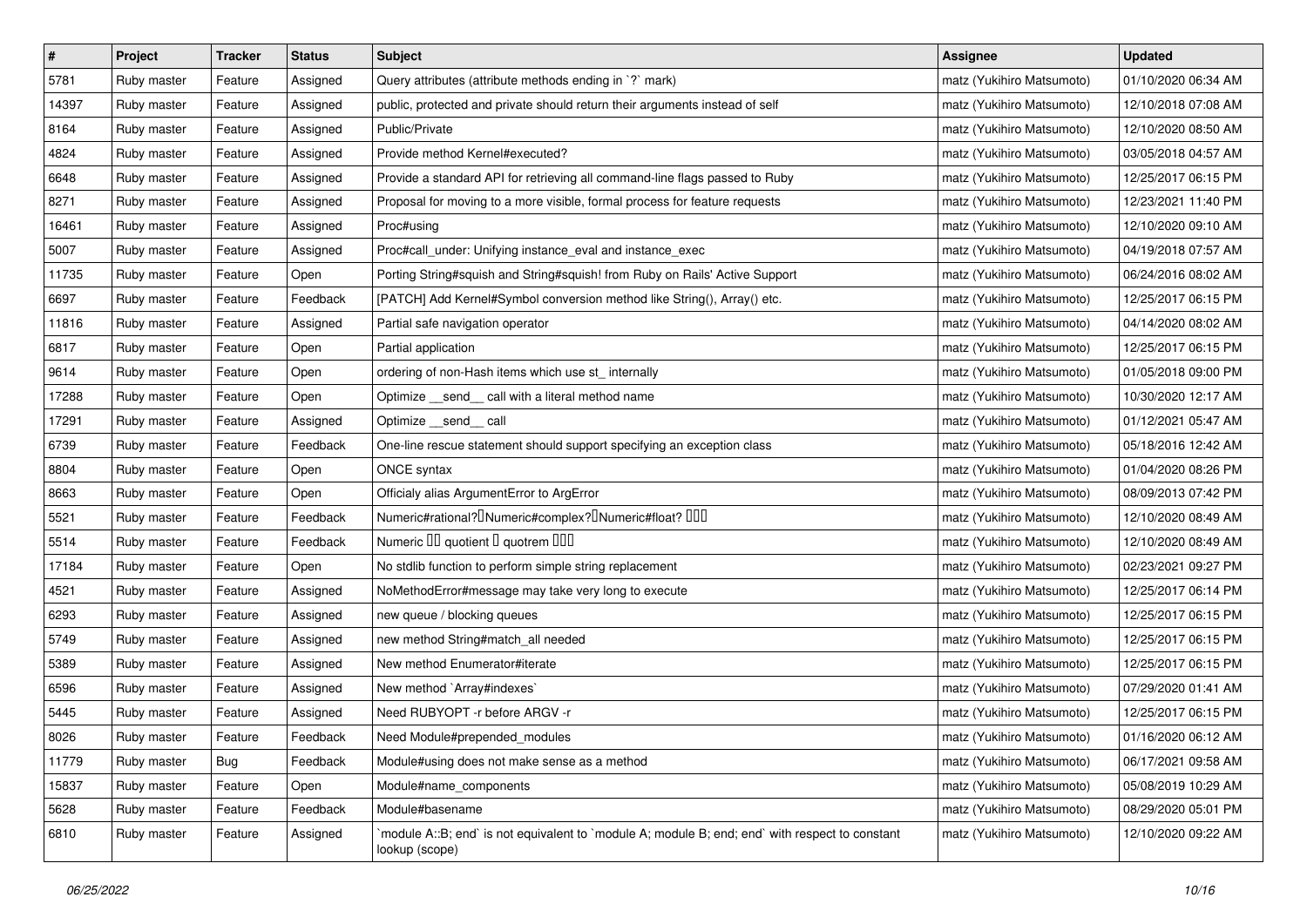| $\vert$ # | Project     | <b>Tracker</b> | <b>Status</b> | Subject                                                                            | <b>Assignee</b>           | <b>Updated</b>      |
|-----------|-------------|----------------|---------------|------------------------------------------------------------------------------------|---------------------------|---------------------|
| 11087     | Ruby master | Feature        | Feedback      | Method to retrieve {local, global, instance} variables as a Hash                   | matz (Yukihiro Matsumoto) | 06/12/2015 09:13 AM |
| 9768      | Ruby master | Feature        | Assigned      | Method that is visible only within a certain module/class                          | matz (Yukihiro Matsumoto) | 04/25/2014 06:43 AM |
| 11882     | Ruby master | Feature        | Open          | Map or NamedMap                                                                    | matz (Yukihiro Matsumoto) | 01/17/2021 01:31 PM |
| 8365      | Ruby master | Feature        | Feedback      | Make variables objects                                                             | matz (Yukihiro Matsumoto) | 08/19/2016 07:21 PM |
| 7503      | Ruby master | Feature        | Assigned      | make timeout.rb async-interrupt safe by default                                    | matz (Yukihiro Matsumoto) | 12/25/2017 06:15 PM |
| 8371      | Ruby master | Feature        | Feedback      | Make some enumerators mimic arrays                                                 | matz (Yukihiro Matsumoto) | 06/02/2013 04:11 PM |
| 9123      | Ruby master | Feature        | Open          | Make Numeric#nonzero? behavior consistent with Numeric#zero?                       | matz (Yukihiro Matsumoto) | 06/11/2019 12:55 PM |
| 11627     | Ruby master | Feature        | Open          | make `nonzero` an alias of `nonzero?`                                              | matz (Yukihiro Matsumoto) | 12/23/2021 11:43 PM |
| 10498     | Ruby master | Feature        | Open          | Make `loop` yield a counter                                                        | matz (Yukihiro Matsumoto) | 01/05/2018 09:01 PM |
| 6413      | Ruby master | Feature        | Assigned      | Make Dir.entries default to Dir.entries(Dir.pwd)                                   | matz (Yukihiro Matsumoto) | 12/25/2017 06:15 PM |
| 7604      | Ruby master | Feature        | Open          | Make === comparison operator ability to delegate comparison to an argument         | matz (Yukihiro Matsumoto) | 12/25/2017 06:15 PM |
| 6251      | Ruby master | Feature        | Feedback      | Magic comments for compile options                                                 | matz (Yukihiro Matsumoto) | 08/21/2015 11:47 PM |
| 9602      | Ruby master | Feature        | Feedback      | Logic with `Enumerable#grep`                                                       | matz (Yukihiro Matsumoto) | 12/01/2019 05:23 PM |
| 14927     | Ruby master | Feature        | Open          | Loading multiple files at once                                                     | matz (Yukihiro Matsumoto) | 09/18/2018 12:38 AM |
| 7548      | Ruby master | Feature        | Open          | Load and Require Callbacks                                                         | matz (Yukihiro Matsumoto) | 12/25/2017 06:15 PM |
| 14609     | Ruby master | Feature        | Open          | Let `Kernel#p` without an argument print the receiver                              | matz (Yukihiro Matsumoto) | 02/08/2020 08:43 PM |
| 5456      | Ruby master | Feature        | Assigned      | kernel#syscall() should be removed.                                                | matz (Yukihiro Matsumoto) | 12/10/2020 08:46 AM |
| 15112     | Ruby master | Feature        | Open          | Introducing the short form of `STDERR.puts expr.inspect`.                          | matz (Yukihiro Matsumoto) | 10/12/2018 02:02 AM |
| 8096      | Ruby master | Feature        | Feedback      | introduce Time.current_timestamp                                                   | matz (Yukihiro Matsumoto) | 12/23/2021 11:40 PM |
| 14128     | Ruby master | Feature        | Open          | Introduce Hash#delete default value                                                | matz (Yukihiro Matsumoto) | 11/25/2017 04:41 PM |
| 9070      | Ruby master | Feature        | Open          | Introduce `---` as synonym of `end` keyword                                        | matz (Yukihiro Matsumoto) | 11/02/2013 03:23 AM |
| 15192     | Ruby master | Feature        | Open          | Introduce a new "shortcut assigning" syntax to convenient setup instance variables | matz (Yukihiro Matsumoto) | 12/14/2021 06:42 PM |
| 18159     | Ruby master | Feature        | Open          | Integrate functionality of dead_end gem into Ruby                                  | matz (Yukihiro Matsumoto) | 06/17/2022 02:06 PM |
| 6594      | Ruby master | Feature        | Assigned      | Integrated Functor                                                                 | matz (Yukihiro Matsumoto) | 12/10/2020 08:53 AM |
| 16894     | Ruby master | Feature        | Open          | Integer division for Ruby 3                                                        | matz (Yukihiro Matsumoto) | 05/18/2020 03:41 PM |
| 7644      | Ruby master | Feature        | Assigned      | In refinements, change "using" keyword to a less generic word.                     | matz (Yukihiro Matsumoto) | 12/10/2020 08:49 AM |
| 7377      | Ruby master | Feature        | Open          | #indetical? as an alias for #equal?                                                | matz (Yukihiro Matsumoto) | 12/25/2017 06:15 PM |
| 16495     | Ruby master | Feature        | Open          | Inconsistent quotes in error messages                                              | matz (Yukihiro Matsumoto) | 06/15/2022 04:21 PM |
| 14982     | Ruby master | Feature        | Open          | Improve namespace system in ruby to avoiding top-level names chaos                 | matz (Yukihiro Matsumoto) | 12/31/2021 05:39 PM |
| 12306     | Ruby master | Feature        | Open          | Implement String #blank? #present? and improve #strip and family to handle unicode | matz (Yukihiro Matsumoto) | 07/22/2018 10:55 PM |
| 8536      | Ruby master | Feature        | Assigned      | Implement is_numeric? family of methods                                            | matz (Yukihiro Matsumoto) | 12/25/2017 06:15 PM |
| 5064      | Ruby master | Feature        | Assigned      | HTTP user-agent class                                                              | matz (Yukihiro Matsumoto) | 12/25/2017 06:15 PM |
| 8707      | Ruby master | Feature        | Feedback      | Hash#reverse_each                                                                  | matz (Yukihiro Matsumoto) | 01/05/2018 09:00 PM |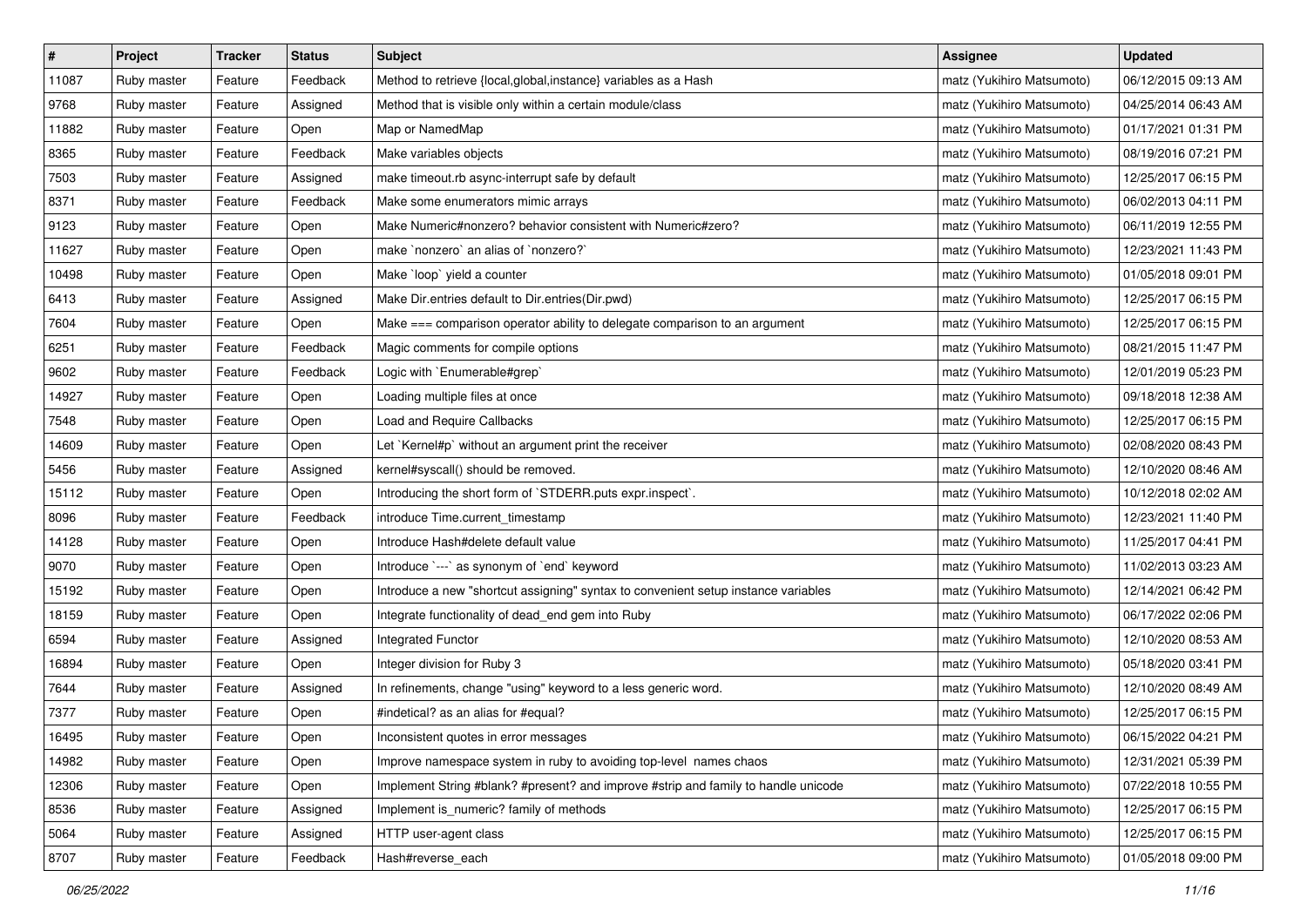| $\pmb{\#}$ | Project     | <b>Tracker</b> | <b>Status</b> | Subject                                                                                    | <b>Assignee</b>           | <b>Updated</b>      |
|------------|-------------|----------------|---------------|--------------------------------------------------------------------------------------------|---------------------------|---------------------|
| 6118       | Ruby master | Feature        | Feedback      | Hash#keys_of(values), returns related keys of given values                                 | matz (Yukihiro Matsumoto) | 01/10/2019 08:16 AM |
| 14546      | Ruby master | Feature        | Open          | Hash#delete!                                                                               | matz (Yukihiro Matsumoto) | 05/30/2018 08:24 PM |
| 6277       | Ruby master | Feature        | Assigned      | Hash#convert_key                                                                           | matz (Yukihiro Matsumoto) | 12/25/2017 06:15 PM |
| 6641       | Ruby master | Feature        | Open          | Hash.auto constructor                                                                      | matz (Yukihiro Matsumoto) | 12/25/2017 06:15 PM |
| 4264       | Ruby master | Feature        | Feedback      | General type coercion protocol for Ruby                                                    | matz (Yukihiro Matsumoto) | 12/25/2017 06:14 PM |
| 8948       | Ruby master | Feature        | Assigned      | Frozen regex                                                                               | matz (Yukihiro Matsumoto) | 12/20/2020 07:15 PM |
| 7611       | Ruby master | Feature        | Open          | Focal method for all loads/requires                                                        | matz (Yukihiro Matsumoto) | 12/25/2017 06:15 PM |
| 17849      | Ruby master | Feature        | Open          | Fix Timeout timeout so that it can be used in threaded Web servers                         | matz (Yukihiro Matsumoto) | 04/10/2022 06:26 AM |
| 6337       | Ruby master | Feature        | Assigned      | FileUtils#sync                                                                             | matz (Yukihiro Matsumoto) | 12/25/2017 06:15 PM |
| 6671       | Ruby master | Feature        | Assigned      | File.split_all and File.split_root                                                         | matz (Yukihiro Matsumoto) | 12/25/2017 06:15 PM |
| 6811       | Ruby master | Feature        | Assigned      | File, Dir and FileUtils should have bang-versions of singleton methods that fails silently | matz (Yukihiro Matsumoto) | 12/25/2017 06:15 PM |
| 8168       | Ruby master | Feature        | Feedback      | Feature request: support for (single) statement lambda syntax/definition                   | matz (Yukihiro Matsumoto) | 01/11/2014 11:36 AM |
| 10355      | Ruby master | Feature        | Feedback      | Feature request: Module#prepended?(mod)                                                    | matz (Yukihiro Matsumoto) | 01/05/2018 09:01 PM |
| 6376       | Ruby master | Feature        | Assigned      | Feature lookup and checking if feature is loaded                                           | matz (Yukihiro Matsumoto) | 12/25/2017 06:15 PM |
| 7121       | Ruby master | Feature        | Assigned      | Extending the use of `require'                                                             | matz (Yukihiro Matsumoto) | 12/25/2017 06:15 PM |
| 8229       | Ruby master | Feature        | Open          | extend Hash.include?                                                                       | matz (Yukihiro Matsumoto) | 12/10/2020 08:53 AM |
| 12543      | Ruby master | Feature        | Assigned      | explicit tail call syntax: foo() then return                                               | matz (Yukihiro Matsumoto) | 04/18/2021 03:02 PM |
| 11122      | Ruby master | Feature        | Open          | exception-free non-blocking Queue/SizedQueue operations                                    | matz (Yukihiro Matsumoto) | 05/06/2015 08:53 PM |
| 11307      | Ruby master | Feature        | Open          | exception-free non-blocking Queue#pop                                                      | matz (Yukihiro Matsumoto) | 06/25/2015 11:06 PM |
| 15123      | Ruby master | Feature        | Feedback      | Enumerable#compact proposal                                                                | matz (Yukihiro Matsumoto) | 10/30/2019 07:30 PM |
| 6308       | Ruby master | Feature        | Assigned      | Eliminate delegation from WeakRef                                                          | matz (Yukihiro Matsumoto) | 12/23/2021 11:40 PM |
| 6869       | Ruby master | Feature        | Open          | Do not treat `_` parameter exceptionally                                                   | matz (Yukihiro Matsumoto) | 12/10/2020 08:58 AM |
| 8520       | Ruby master | Feature        | Feedback      | Distinct to_s methods for Array, Hash                                                      | matz (Yukihiro Matsumoto) | 06/14/2013 12:37 AM |
| 16630      | Ruby master | Misc           | Assigned      | Deprecate pub/ruby/*snapshot* and use pub/ruby/snapshot/* instead                          | matz (Yukihiro Matsumoto) | 02/27/2020 09:52 AM |
| 10042      | Ruby master | Feature        | Feedback      | Deprecate postfix rescue syntax for removal in 3.0                                         | matz (Yukihiro Matsumoto) | 12/10/2020 08:53 AM |
| 10549      | Ruby master | Feature        | Open          | Deprecate each_with_index and each_with_object in favor of with_index and with_object      | matz (Yukihiro Matsumoto) | 07/27/2021 11:09 AM |
| 7739       | Ruby master | Feature        | Assigned      | Define Hash#  as Hash#reverse_merge in Rails                                               | matz (Yukihiro Matsumoto) | 12/25/2017 06:15 PM |
| 4514       | Ruby master | Feature        | Assigned      | #deep_clone and #deep_dup for Objects                                                      | matz (Yukihiro Matsumoto) | 12/25/2017 06:14 PM |
| 14760      | Ruby master | Misc           | Open          | cross-thread IO#close semantics                                                            | matz (Yukihiro Matsumoto) | 05/17/2018 08:21 AM |
| 5129       | Ruby master | Feature        | Assigned      | Create a core class "FileArray" and make "ARGF" its instance                               | matz (Yukihiro Matsumoto) | 01/23/2018 02:02 PM |
| 8850       | Ruby master | Feature        | Assigned      | Convert Rational to decimal string                                                         | matz (Yukihiro Matsumoto) | 12/25/2017 06:15 PM |
| 7314       | Ruby master | Feature        | Assigned      | Convert Proc to Lambda doesn't work in MRI                                                 | matz (Yukihiro Matsumoto) | 05/21/2016 09:15 AM |
| 7748       | Ruby master | Feature        | Open          | Contextual send                                                                            | matz (Yukihiro Matsumoto) | 12/10/2020 08:53 AM |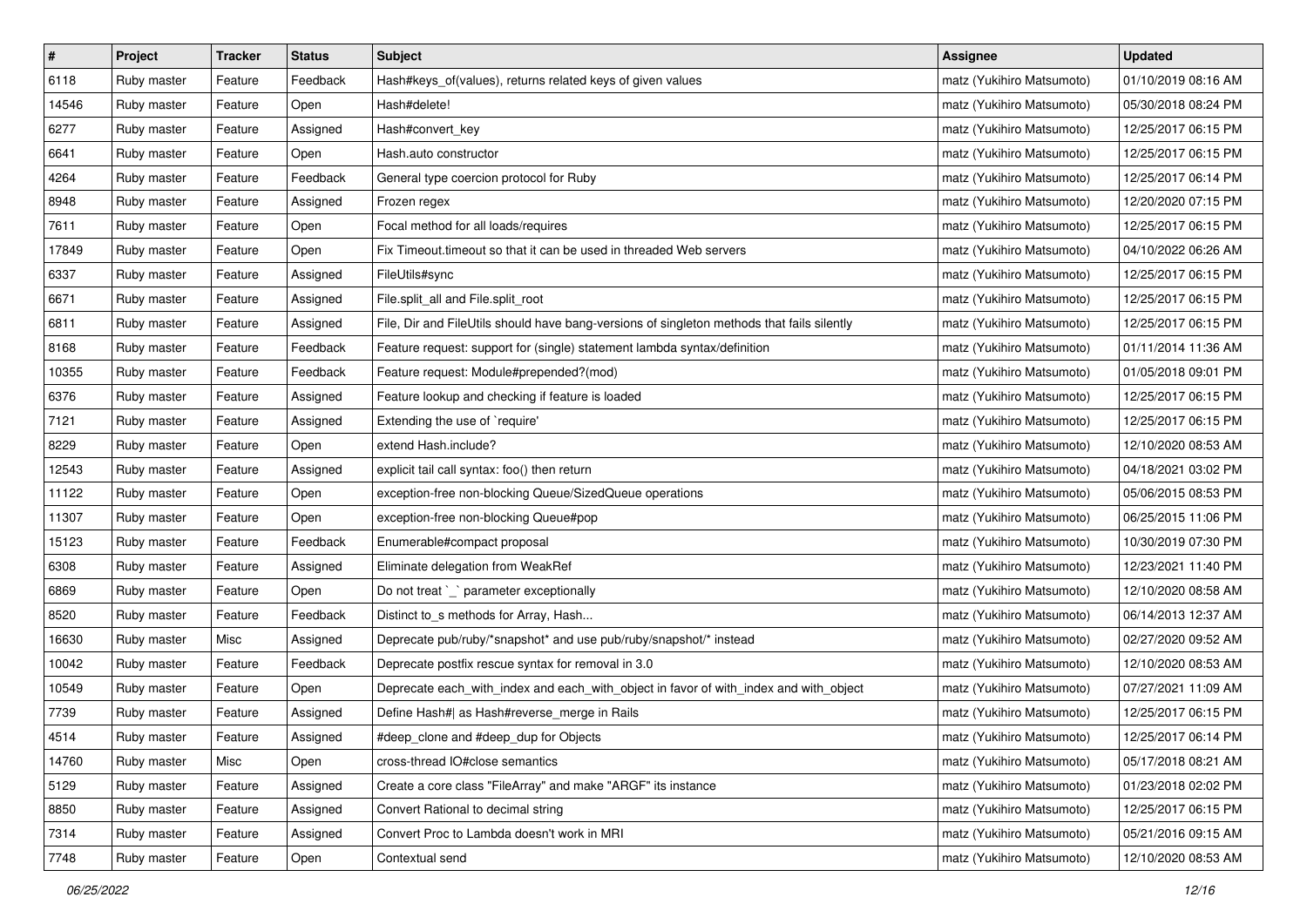| $\pmb{\#}$ | Project     | <b>Tracker</b> | <b>Status</b> | Subject                                                                                  | <b>Assignee</b>           | <b>Updated</b>      |
|------------|-------------|----------------|---------------|------------------------------------------------------------------------------------------|---------------------------|---------------------|
| 7149       | Ruby master | Feature        | Open          | Constant magic for everyone.                                                             | matz (Yukihiro Matsumoto) | 12/25/2017 06:15 PM |
| 7087       | Ruby master | Feature        | Assigned      | ::ConditionVariable#wait does not work with Monitor because Monitor#sleep does not exist | matz (Yukihiro Matsumoto) | 12/25/2017 06:15 PM |
| 6611       | Ruby master | Feature        | Assigned      | Comments requested on implementation of set_parse_func                                   | matz (Yukihiro Matsumoto) | 12/25/2017 06:15 PM |
| 8839       | Ruby master | Feature        | Assigned      | Class and module should return the class or module that was opened                       | matz (Yukihiro Matsumoto) | 12/28/2015 08:36 AM |
| 7546       | Ruby master | Feature        | Open          | Change behavior of `Array#slice` for an argument of `Range` class                        | matz (Yukihiro Matsumoto) | 12/10/2020 08:49 AM |
| 14724      | Ruby master | Feature        | Open          | chains of inequalities                                                                   | matz (Yukihiro Matsumoto) | 05/19/2018 01:06 AM |
| 7914       | Ruby master | Feature        | Open          | Case for local class methods                                                             | matz (Yukihiro Matsumoto) | 12/25/2017 06:15 PM |
| 12813      | Ruby master | Feature        | Assigned      | Calling chunk_while, slice_after, slice_before, slice_when with no block                 | matz (Yukihiro Matsumoto) | 12/06/2016 12:58 PM |
| 12019      | Ruby master | Feature        | Open          | Better low-level support for writing concurrent libraries                                | matz (Yukihiro Matsumoto) | 12/23/2021 11:43 PM |
| 6478       | Ruby master | Feature        | Feedback      | BasicObject#_class_                                                                      | matz (Yukihiro Matsumoto) | 12/25/2017 06:15 PM |
| 15330      | Ruby master | Feature        | Open          | autoload_relative                                                                        | matz (Yukihiro Matsumoto) | 06/19/2022 11:25 PM |
| 15277      | Ruby master | Feature        | Open          | at_exec                                                                                  | matz (Yukihiro Matsumoto) | 05/25/2020 01:09 AM |
| 4539       | Ruby master | Feature        | Assigned      | Array#zip_with                                                                           | matz (Yukihiro Matsumoto) | 11/28/2019 08:23 AM |
| 9023       | Ruby master | Feature        | Assigned      | Array#tail                                                                               | matz (Yukihiro Matsumoto) | 12/23/2021 11:40 PM |
| 7444       | Ruby master | Feature        | Open          | Array#product_set                                                                        | matz (Yukihiro Matsumoto) | 12/25/2017 06:15 PM |
| 7657       | Ruby master | Feature        | Open          | Array#& doesn't accept Enumerables                                                       | matz (Yukihiro Matsumoto) | 12/25/2017 06:15 PM |
| 6515       | Ruby master | Feature        | Feedback      | array.c: added method that verifies if an Array is part of another                       | matz (Yukihiro Matsumoto) | 12/25/2017 06:15 PM |
| 16986      | Ruby master | Feature        | Open          | Anonymous Struct literal                                                                 | matz (Yukihiro Matsumoto) | 01/15/2022 04:57 PM |
| 7939       | Ruby master | Feature        | Feedback      | Alternative curry function creation                                                      | matz (Yukihiro Matsumoto) | 12/25/2017 06:15 PM |
| 7132       | Ruby master | Feature        | Assigned      | Alternation between named / ordered method arguments and aliases for method arguments.   | matz (Yukihiro Matsumoto) | 12/25/2017 06:15 PM |
| 11390      | Ruby master | Feature        | Open          | Allow symbols starting with numbers                                                      | matz (Yukihiro Matsumoto) | 08/14/2015 05:23 AM |
| 15991      | Ruby master | Feature        | Open          | Allow questionmarks in variable names                                                    | matz (Yukihiro Matsumoto) | 07/30/2019 03:57 AM |
| 17785      | Ruby master | Feature        | Open          | Allow named parameters to be keywords                                                    | matz (Yukihiro Matsumoto) | 12/17/2021 06:10 PM |
| 8678       | Ruby master | Feature        | Assigned      | Allow invalid string to work with regexp                                                 | matz (Yukihiro Matsumoto) | 01/05/2018 09:00 PM |
| 10404      | Ruby master | Feature        | Open          | Allow individual finalizers to be removed with ObjectSpace.undefine_finalizer            | matz (Yukihiro Matsumoto) | 10/20/2014 08:14 AM |
| 7436       | Ruby master | Feature        | Assigned      | Allow for a "granularity" flag for backtrace_locations                                   | matz (Yukihiro Matsumoto) | 12/25/2017 06:15 PM |
| 6452       | Ruby master | Feature        | Assigned      | Allow extend to override class methods                                                   | matz (Yukihiro Matsumoto) | 12/10/2020 08:53 AM |
| 5582       | Ruby master | Feature        | Assigned      | Allow clone of singleton methods on a BasicObject                                        | matz (Yukihiro Matsumoto) | 12/25/2017 06:15 PM |
| 17279      | Ruby master | Feature        | Open          | Allow a negative step in Range#step with a block                                         | matz (Yukihiro Matsumoto) | 10/22/2020 02:23 AM |
| 8016       | Ruby master | Feature        | Assigned      | Alias FILE and LINE as methods                                                           | matz (Yukihiro Matsumoto) | 12/25/2017 06:15 PM |
| 7614       | Ruby master | Feature        | Open          | alias_accessor                                                                           | matz (Yukihiro Matsumoto) | 12/25/2017 06:15 PM |
| 5945       | Ruby master | Feature        | Assigned      | Add the ability to mark a at_exit as process-local.                                      | matz (Yukihiro Matsumoto) | 10/10/2018 08:29 AM |
| 9064       | Ruby master | Feature        | Feedback      | Add support for packages, like in Java                                                   | matz (Yukihiro Matsumoto) | 07/29/2014 02:07 AM |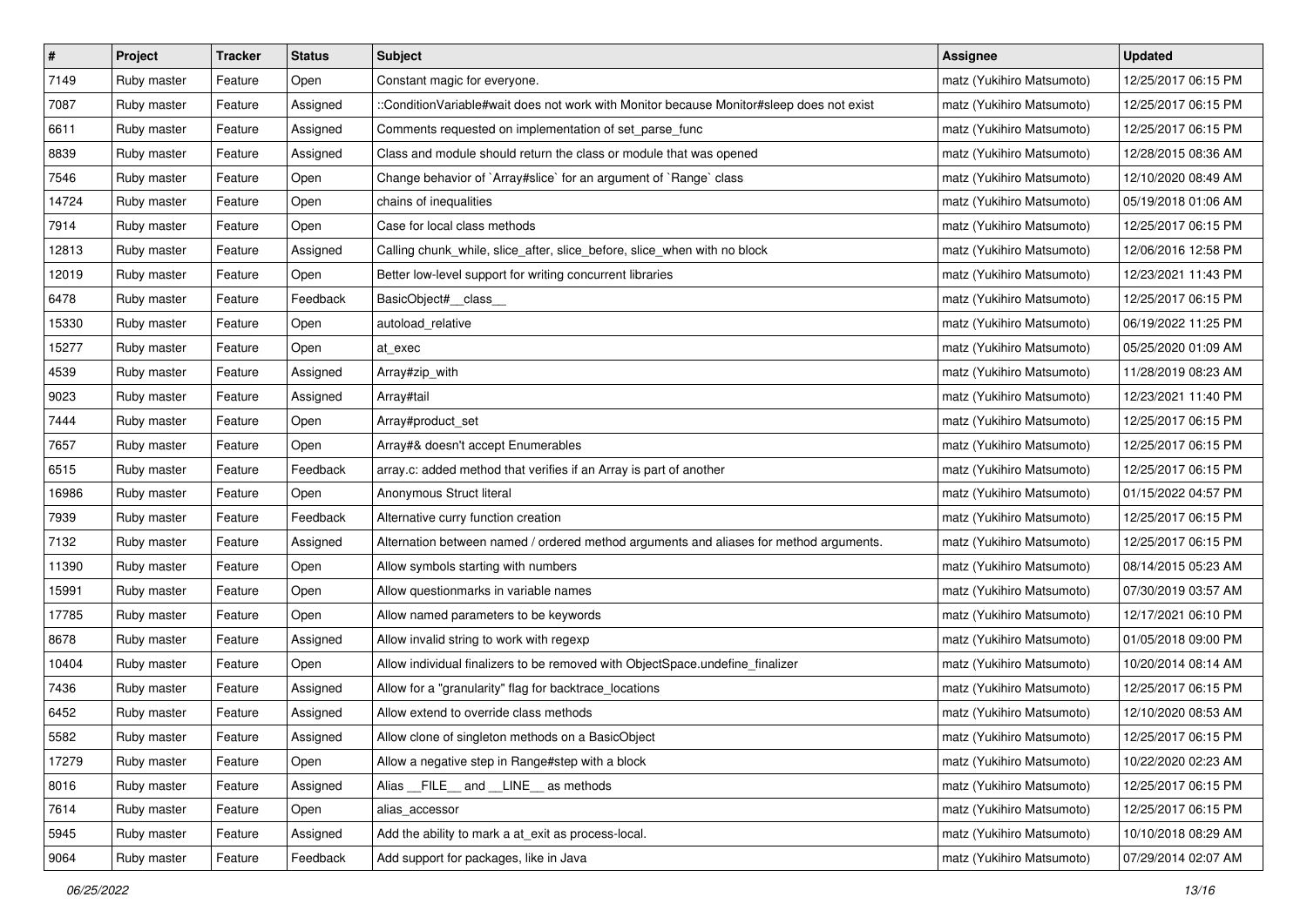| $\pmb{\#}$ | Project     | <b>Tracker</b> | <b>Status</b> | Subject                                                                                    | <b>Assignee</b>                         | <b>Updated</b>      |
|------------|-------------|----------------|---------------|--------------------------------------------------------------------------------------------|-----------------------------------------|---------------------|
| 10574      | Ruby master | Feature        | Open          | Add String#Ichomp and String.Ichomp!                                                       | matz (Yukihiro Matsumoto)               | 12/15/2014 04:34 PM |
| 9043       | Ruby master | Feature        | Open          | Add String#f method as shortcut for #freeze                                                | matz (Yukihiro Matsumoto)               | 01/05/2018 09:00 PM |
| 7883       | Ruby master | Feature        | Open          | Add Regex#to_proc                                                                          | matz (Yukihiro Matsumoto)               | 12/25/2017 06:15 PM |
| 11484      | Ruby master | Feature        | Feedback      | add output offset for readpartial/read_nonblock/etc                                        | matz (Yukihiro Matsumoto)               | 09/25/2017 07:28 AM |
| 7654       | Ruby master | Feature        | Open          | Add optional code block to IO::readlines                                                   | matz (Yukihiro Matsumoto)               | 12/25/2017 06:15 PM |
| 6842       | Ruby master | Feature        | Assigned      | Add Optional Arguments to String#strip                                                     | matz (Yukihiro Matsumoto)               | 08/24/2016 05:50 AM |
| 4818       | Ruby master | Feature        | Assigned      | Add method marshalable?                                                                    | matz (Yukihiro Matsumoto)               | 12/25/2017 06:15 PM |
| 7876       | Ruby master | Feature        | Open          | Add method for accessing Class from within Singleton Class                                 | matz (Yukihiro Matsumoto)               | 12/25/2017 06:15 PM |
| 17830      | Ruby master | Feature        | Open          | Add Integer#previous and Integer#prev                                                      | matz (Yukihiro Matsumoto)               | 04/27/2021 11:35 PM |
| 10489      | Ruby master | Feature        | Open          | Add inherit method for clearer and multiple inheritance                                    | matz (Yukihiro Matsumoto)               | 12/10/2020 08:53 AM |
| 10481      | Ruby master | Feature        | Assigned      | Add "if" and "unless" clauses to rescue statements                                         | matz (Yukihiro Matsumoto)               | 01/18/2015 02:46 PM |
| 5970       | Ruby master | Feature        | Assigned      | Add Enumerable#join with same semantics as Array#join                                      | matz (Yukihiro Matsumoto)               | 12/25/2017 06:15 PM |
| 5644       | Ruby master | Feature        | Feedback      | add Enumerable#exclude? antonym                                                            | matz (Yukihiro Matsumoto)               | 12/25/2017 06:15 PM |
| 17265      | Ruby master | Feature        | Feedback      | Add `Bool` module                                                                          | matz (Yukihiro Matsumoto)               | 10/26/2020 09:44 AM |
| 12244      | Ruby master | Feature        | Open          | Add a way to 'integer - integer % num'                                                     | matz (Yukihiro Matsumoto)               | 05/17/2016 06:05 AM |
| 6727       | Ruby master | Feature        | Feedback      | Add Array#rest (with implementation)                                                       | matz (Yukihiro Matsumoto)               | 08/14/2019 08:51 AM |
| 6309       | Ruby master | Feature        | Assigned      | Add a reference queue for weak references                                                  | matz (Yukihiro Matsumoto)               | 08/23/2020 09:07 PM |
| 7704       | Ruby master | Feature        | Open          | Add a list of enabled (experimental) language features.                                    | matz (Yukihiro Matsumoto)               | 12/25/2017 06:15 PM |
| 11181      | Ruby master | Feature        | Open          | Add a line directive to Ruby                                                               | matz (Yukihiro Matsumoto)               | 01/26/2016 02:04 AM |
| 8042       | Ruby master | Feature        | Assigned      | Add Addrinfo#socket to create a socket that is not connected or bound                      | matz (Yukihiro Matsumoto)               | 12/25/2017 06:15 PM |
| 18439      | Ruby master | Feature        | Open          | Support YJIT for VC++                                                                      | maximecb (Maxime<br>Chevalier-Boisvert) | 01/10/2022 11:29 PM |
| 17339      | Ruby master | Feature        | Assigned      | Semantic grouping with BigDecimal#to_s                                                     | mrkn (Kenta Murata)                     | 12/20/2021 12:39 PM |
| 10782      | Ruby master | Feature        | Assigned      | Patch: Add constants for BigDecimal for ZERO, ONE, TEN                                     | mrkn (Kenta Murata)                     | 05/21/2015 08:13 AM |
| 5522       | Ruby master | Feature        | Feedback      | Numeric#finite? <sup>[]</sup> Numeric#infinite? <sup>[]</sup> Numeric#nan? <sup>[10]</sup> | mrkn (Kenta Murata)                     | 12/10/2020 08:54 AM |
| 7321       | Ruby master | Feature        | Assigned      | Newton.#nsolve 00 2 0000000000                                                             | mrkn (Kenta Murata)                     | 12/25/2017 06:15 PM |
| 5310       | Ruby master | Feature        | Assigned      | Integral objects                                                                           | mrkn (Kenta Murata)                     | 12/25/2017 06:15 PM |
| 8295       | Ruby master | Feature        | Assigned      | Float I Rational 0000000000000 BigDecimal 0000000                                          | mrkn (Kenta Murata)                     | 12/25/2017 06:15 PM |
| 5179       | Ruby master | Bug            | Assigned      | Complex#rationalize and to_r with approximate zeros                                        | mrkn (Kenta Murata)                     | 01/17/2020 03:00 AM |
| 18677      | Ruby master | <b>Bug</b>     | Assigned      | BigDecimal#power (**) returns FloatDomainError when passing an infinite parameter          | mrkn (Kenta Murata)                     | 04/20/2022 02:04 AM |
| 6857       | Ruby master | Feature        | Assigned      | bigdecimal/math BigMath.E/BigMath.exp R. P. Feynman inspired optimization                  | mrkn (Kenta Murata)                     | 12/25/2017 06:15 PM |
| 5133       | Ruby master | Feature        | Assigned      | Array#unzip as an alias of Array#transpose                                                 | mrkn (Kenta Murata)                     | 12/25/2017 06:15 PM |
| 3647       | Ruby master | Feature        | Feedback      | Array#sample(n, replace=false)                                                             | mrkn (Kenta Murata)                     | 03/11/2020 02:09 AM |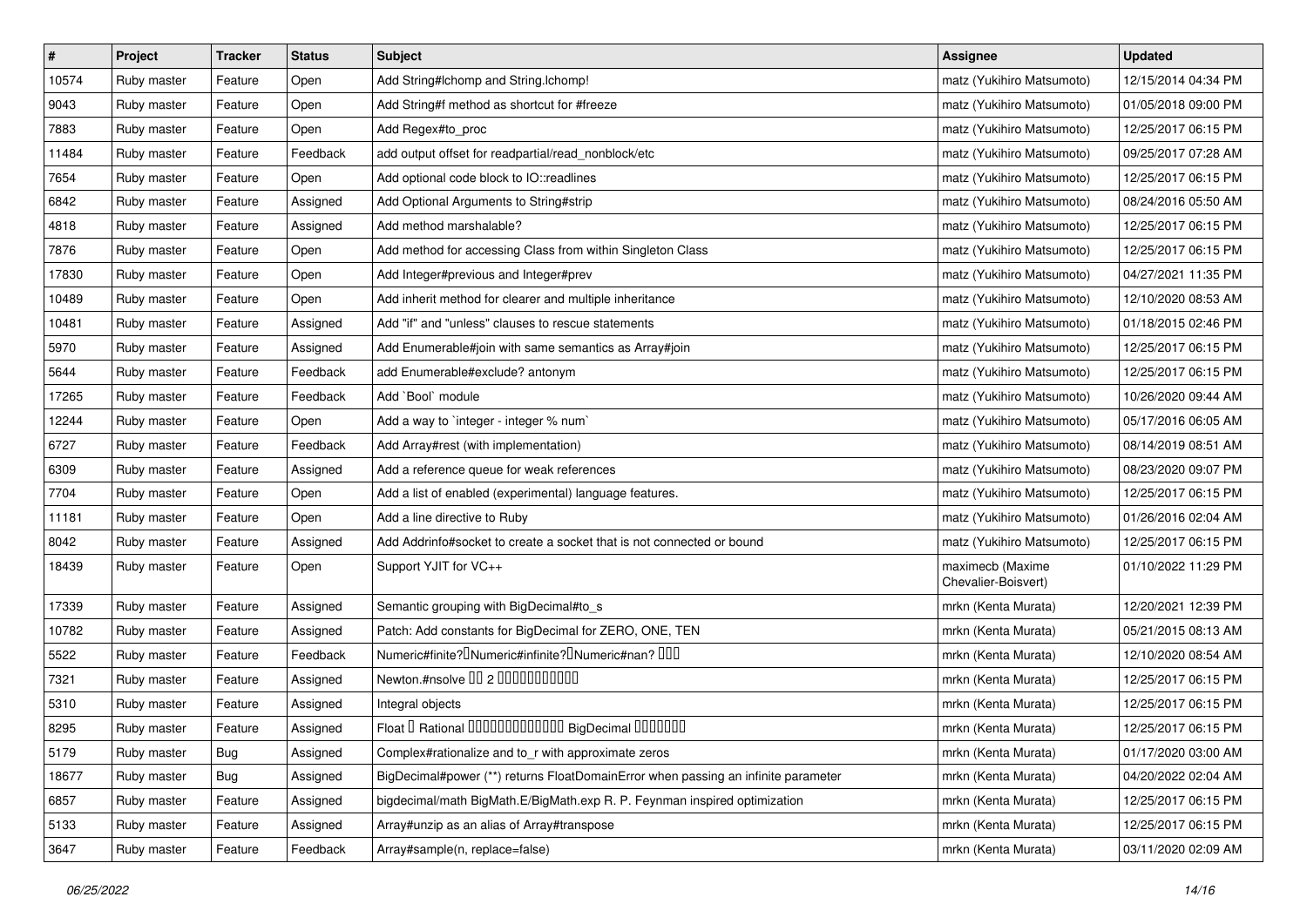| $\pmb{\#}$ | Project     | <b>Tracker</b> | <b>Status</b> | <b>Subject</b>                                                                                               | <b>Assignee</b>         | <b>Updated</b>      |
|------------|-------------|----------------|---------------|--------------------------------------------------------------------------------------------------------------|-------------------------|---------------------|
| 16350      | Ruby master | Feature        | Assigned      | ArithmeticSequence#member? can result in infinite loop                                                       | mrkn (Kenta Murata)     | 05/29/2020 10:26 PM |
| 14476      | Ruby master | Feature        | Assigned      | Adding same_all? for checking whether all items in an Array are same                                         | mrkn (Kenta Murata)     | 08/28/2020 01:10 PM |
| 6973       | Ruby master | Feature        | Assigned      | Add an #integral? method to Numeric to test for whole-number values                                          | mrkn (Kenta Murata)     | 12/25/2017 06:15 PM |
| 5654       | Ruby master | Feature        | Assigned      | Introduce global lock to avoid concurrent require                                                            | nahi (Hiroshi Nakamura) | 12/25/2017 06:15 PM |
| 17638      | Ruby master | Feature        | Assigned      | Support backtracing with the libbacktrace library                                                            | naruse (Yui NARUSE)     | 03/05/2021 03:40 PM |
| 11526      | Ruby master | Bug            | Assigned      | Streaming HTTP requests are not idempotent and should not be retried                                         | naruse (Yui NARUSE)     | 07/01/2019 09:16 PM |
| 6265       | Ruby master | Feature        | Assigned      | Remove 'useless' 'concatenation' syntax                                                                      | naruse (Yui NARUSE)     | 08/10/2016 02:36 AM |
| 18371      | Ruby master | Misc           | Assigned      | Release branches (release information in general)                                                            | naruse (Yui NARUSE)     | 03/23/2022 10:32 PM |
| 3388       | Ruby master | Feature        | Feedback      | regexp support for start_with? and end_with?                                                                 | naruse (Yui NARUSE)     | 12/25/2017 06:02 PM |
| 10628      | Ruby master | Misc           | Open          | Peformance of URI module                                                                                     | naruse (Yui NARUSE)     | 12/26/2014 04:08 PM |
| 13221      | Ruby master | Feature        | Assigned      | [PATCH] gems/bundled_gems: add "curses" RubyGem                                                              | naruse (Yui NARUSE)     | 09/25/2017 06:32 PM |
| 5764       | Ruby master | Feature        | Assigned      | Net::HTTP should assume HTTP/0.9 on unexpected responses                                                     | naruse (Yui NARUSE)     | 07/15/2019 05:06 PM |
| 9020       | Ruby master | Feature        | Assigned      | Net::HTTPResponse predicate/query methods                                                                    | naruse (Yui NARUSE)     | 12/25/2017 06:15 PM |
| 16559      | Ruby master | Feature        | Open          | Net::HTTP#request injects "Connection: close" header if #started? is false, wasting HTTP server<br>resources | naruse (Yui NARUSE)     | 05/28/2020 07:37 PM |
| 7892       | Ruby master | Bug            | Open          | MIME encoding bug of NKF.nkf                                                                                 | naruse (Yui NARUSE)     | 12/25/2017 06:15 PM |
| 15007      | Ruby master | Misc           | Open          | Let all Init_xxx and extension APIs frequently called from init code paths be considered cold                | naruse (Yui NARUSE)     | 12/06/2018 11:05 AM |
| 17111      | Ruby master | Feature        | Assigned      | Improve performance of Net::HTTPHeader#set_form by 40%                                                       | naruse (Yui NARUSE)     | 08/10/2020 05:36 AM |
| 15931      | Ruby master | Feature        | Open          | encoding for CESU-8                                                                                          | naruse (Yui NARUSE)     | 12/20/2019 05:42 AM |
| 15940      | Ruby master | Feature        | Open          | Coerce symbols internal fstrings in UTF8 rather than ASCII to better share memory with string literals       | naruse (Yui NARUSE)     | 07/30/2019 04:17 AM |
| 5461       | Ruby master | Feature        | Assigned      | Add pipelining to Net::HTTP                                                                                  | naruse (Yui NARUSE)     | 12/25/2017 06:15 PM |
| 7964       | Ruby master | Bug            | Assigned      | Writing an ASCII-8BIT String to a StringIO created from a UTF-8 String                                       | nobu (Nobuyoshi Nakada) | 01/05/2018 09:00 PM |
| 9208       | Ruby master | Bug            | Feedback      | Win32 ANSI color no longer works since revision 43331                                                        | nobu (Nobuyoshi Nakada) | 06/17/2022 09:35 AM |
| 7840       | Ruby master | <b>Bug</b>     | Open          | -Wdeclaration-after-statement is valid for C/ObjC but not for C++                                            | nobu (Nobuyoshi Nakada) | 06/02/2020 04:41 PM |
| 12725      | Ruby master | <b>Bug</b>     | Assigned      | Trying to use ./miniruby before it exists                                                                    | nobu (Nobuyoshi Nakada) | 04/28/2017 01:45 PM |
| 17662      | Ruby master | Misc           | Assigned      | The heredoc pattern used in tests does not syntax highlight correctly in many editors                        | nobu (Nobuyoshi Nakada) | 06/30/2021 12:54 PM |
| 13269      | Ruby master | Bug            | Assigned      | test/readline/test readline.rb and mingw                                                                     | nobu (Nobuyoshi Nakada) | 03/13/2017 08:56 AM |
| 12473      | Ruby master | <b>Bug</b>     | Assigned      | Test failure on fedora with TestTimeExtension#test_huge_precision                                            | nobu (Nobuyoshi Nakada) | 04/28/2017 01:45 PM |
| 16497      | Ruby master | <b>Bug</b>     | Assigned      | StringIO#internal_encoding is broken (more severely in 2.7)                                                  | nobu (Nobuyoshi Nakada) | 10/26/2021 04:31 PM |
| 9414       | Ruby master | <b>Bug</b>     | Feedback      | strftime returns incorrectly encoded string                                                                  | nobu (Nobuyoshi Nakada) | 01/05/2018 09:00 PM |
| 16025      | Ruby master | Misc           | Assigned      | 'st_check_for_sizeof_st_index_t' declared as array with a negative size (emscripten)                         | nobu (Nobuyoshi Nakada) | 07/30/2019 11:20 AM |
| 11670      | Ruby master | Feature        | Open          | Show warning to make nested def obsolete                                                                     | nobu (Nobuyoshi Nakada) | 11/09/2015 07:40 AM |
| 5317       | Ruby master | Bug            | Assigned      |                                                                                                              | nobu (Nobuyoshi Nakada) | 01/05/2018 09:00 PM |